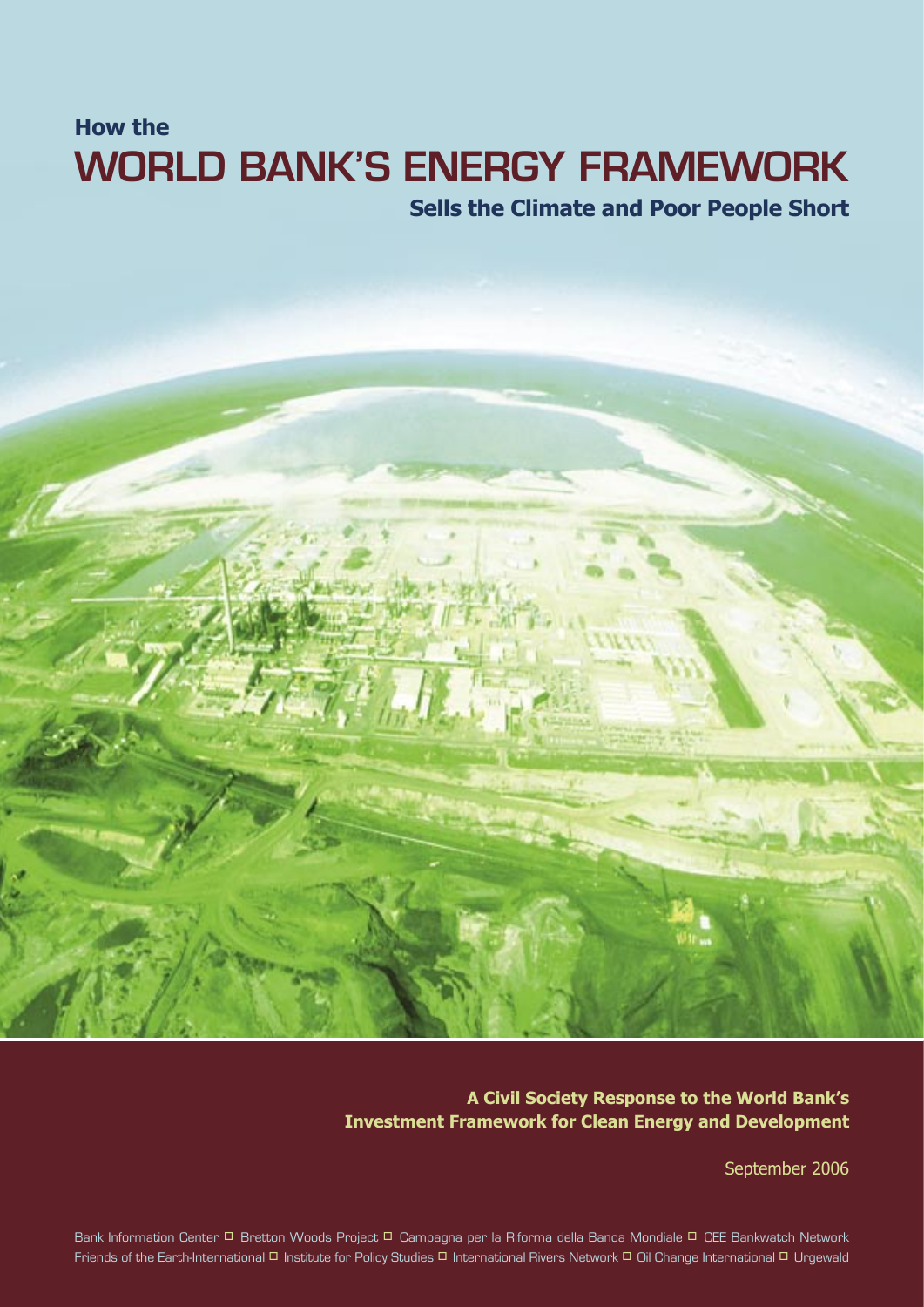**BANK INFORMATION CENTER** partners with civil society in developing and transition countries to influence the World Bank and other international financial institutions (IFIs) to promote social and economic justice and ecological sustainability. **www.bicusa.org**

**BRETTON WOODS PROJECT** works as a networker, information-provider, media informant and watchdog to scrutinize and influence the World Bank and International Monetary Fund (IMF). It monitors projects, policy reforms and the overall management of the Bretton Woods institutions with special emphasis on environmental and social concerns. **www.brettonwoodsproject.org**

**CAMPAGNA PER LA RIFORMA DELLA BANCA MONDIALE (CRBM)** works in solidarity with local communities affected by projects and investment worldwide for a democratic and radical reform of the international financial institutions. Special attention is given to the impacts of public and private investments from the North to the South of the world on environment, development and social and human rights, in solidarity with the local communities which directly suffer from these impacts. **www.crbm.org**

**CEE BANKWATCH NETWORK** is an international non-governmental organization (NGO) with member organizations in 11 countries across the central and eastern European region. The aim of the network is to monitor the activities of the international financial institutions (IFIs) which operate in the region, and to propose constructive alternatives to their policies and projects in the region. **www.bankwatch.org**

**FRIENDS OF THE EARTH INTERNATIONAL** is the world's largest grassroots environmental federation, uniting 70 diverse member groups campaigning on today's most urgent environmental and social issues. We challenge the current model of economic and corporate globalization, and promote solutions that will help to create sustainable societies. **www.foei.org**

**THE INSTITUTE FOR POLICY STUDIES (IPS)** is an independent center for progressive research, education and action founded in Washington, DC, in 1963. IPS scholar-activists are dedicated to working toward real change reflecting the values of justice, nonviolence, equity and sustainability. **www.ips-dc.org**

**INTERNATIONAL RIVERS NETWORK** protects rivers and defends the rights of communities that depend on them. IRN opposes destructive dams and the development model they advance, and encourages better ways of meeting people's needs for water, energy and protection from damaging floods. **www.irn.org**

**OIL CHANGE INTERNATIONAL** works to expose the true costs of oil and facilitate the coming transition towards clean energy. We are dedicated to identifying and overcoming political and economic barriers to that transition. **www.priceofoil.org**

**URGEWALD** advocates for human rights and the environment, fighting against destruction of livelihoods, involuntary resettlement and human rights violations together with affected communities and other partners. **www.urgewald.de**

#### **ACRONYMS**

| CCS           | Carbon Capture and Storage                                                                              |
|---------------|---------------------------------------------------------------------------------------------------------|
| CDM           | Clean Development Mechanism                                                                             |
| <b>CURES</b>  | Citizens United for Renewable Energy and Sustainability                                                 |
| eir           | <b>Extractive Industries Review</b>                                                                     |
| G+5           | Group of 5 (China, India, Brazil, South Africa and Mexico)                                              |
| G-8           | Group of 8 (Canada, France, Germany, Italy, Japan, Russia, the United Kingdom<br>and the United States) |
| GEF           | Global Environment Facility                                                                             |
| GHG           | Greenhouse Gas                                                                                          |
| IGCC          | Integrated Gasification Combined Cycle                                                                  |
| IFI           | International Financial Institutions                                                                    |
| NGO           | Non-governmental organization                                                                           |
| PCF           | Prototype Carbon Fund                                                                                   |
| <b>UNFCCC</b> | UN Framework Convention on Climate Change                                                               |
| WCD           | World Commission on Dams                                                                                |
|               |                                                                                                         |

Speical thanks to Sangu Delle.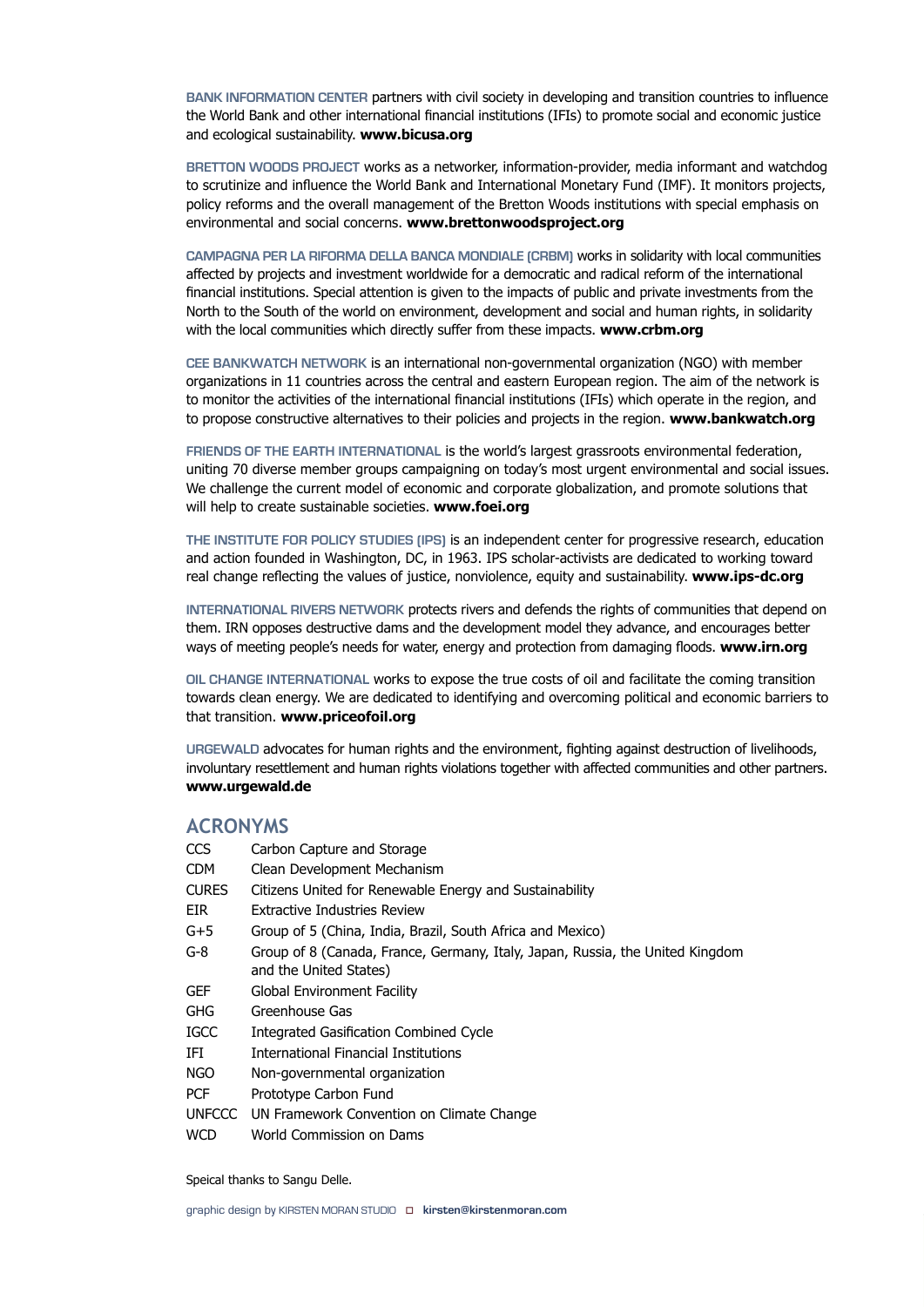# **EXECUTIVE SUMMARY**

**A "Business as Usual" Approach to Climate Change and Poverty Reduction**

**IN GLENEAGLES, SCOTLAND, G-8 LEADERS MANDATED THE WORLD BANK TO** 

create a new framework for clean energy and development, including investment and financing. In response to this mandate, the World Bank prepared a report on energy, climate change and poverty reduction for discussion at its Annual Meeting in Singapore in September 2006<sup>1</sup>. Entitled "An Investment Framework for Clean Energy and Development: A Progress Report," the document expands on a draft that was discussed at the Bank's Spring Meeting in April 2006. The Bank's most recent paper completes the first phase of the investment framework. A longer term program of country-level activities and global research is to be completed for the G-8 summit in Japan in 2008. The following report examines the World Bank's investment framework and presents a response from international civil society groups.

For many decades, the World Bank's energy lending has focused on centralized, large-scale, grid-based thermal and hydropower projects and on the privatization of public power utilities. This report shows that in spite of many promises to "green" its energy lending over the past 15 years, the World Bank's energy sector portfolio still fails to reap the double dividend of renewable energy technologies that would fight both poverty and climate change. The Bank continues to invest \$2 to \$3 billion a year in greenhouse gas-producing energy projects, which fuel climate change and fail to help the world's poor. Financing for renewable energy projects makes up less than 5 percent of the Bank's overall energy financing in fiscal year 2005.

The Bank's new framework will continue to sell the climate and poor people short. The April 2006 version of the clean energy investment framework is based on scenarios for global greenhouse gas emissions at levels that would allow "dangerous climate change" as defined by the Intergovernmental Panel on Climate Change. The framework also promotes additional funding for energy technologies that have negative social and environmental impacts, and that will in many cases further contribute to climate change. The framework does not catalyze the necessary massive shift to renewable energy technologies that could create the double dividend of environmental benefits and poverty reduction. The framework's "business as usual" approach will not adequately address climate change, and will continue to keep more than one billion poor people in the dark.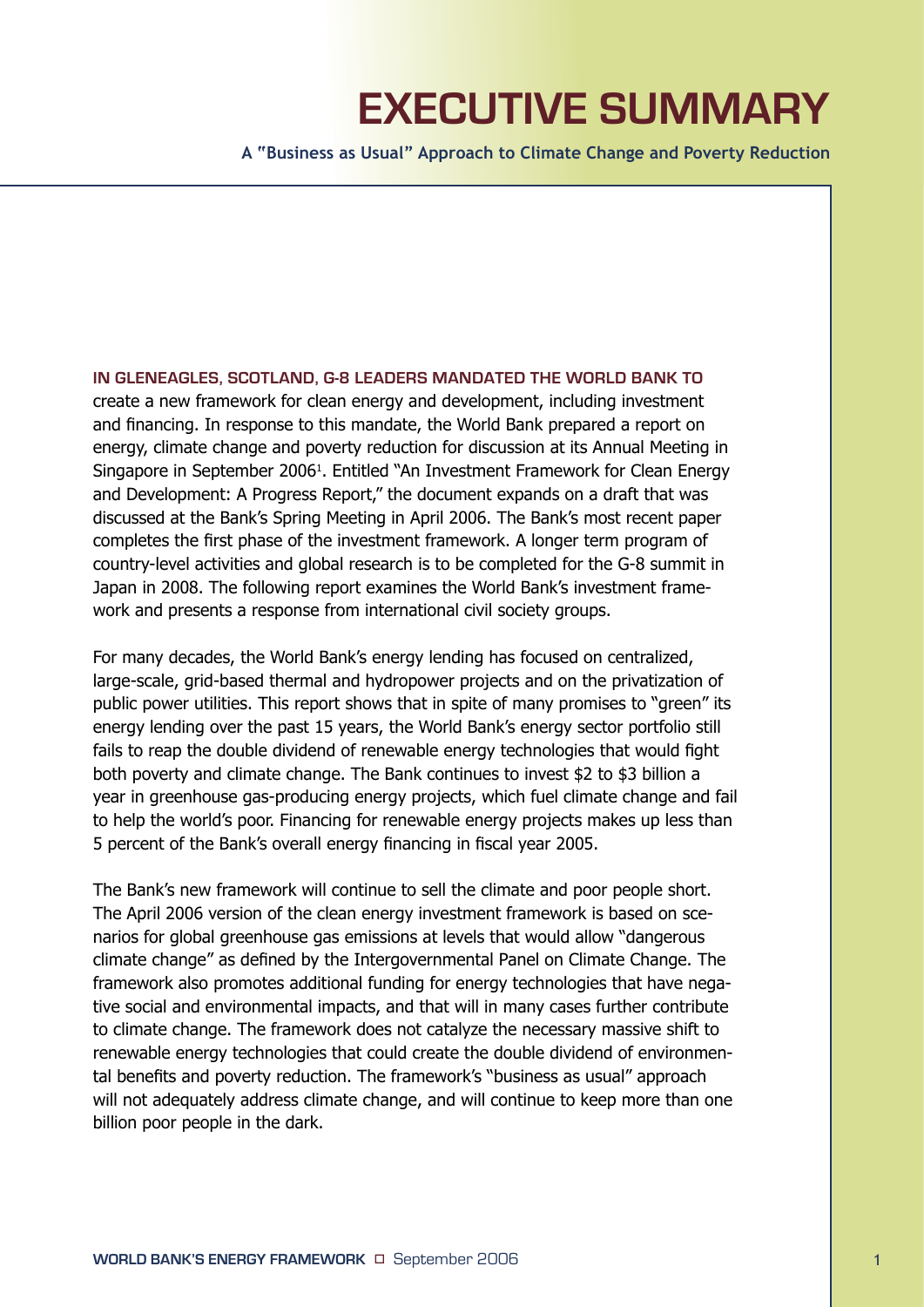Moreover, the World Bank's lending emphasis on fossil fuels, the lack of transparency in decision-making procedures, the institution's neo-liberal bias, and the

The Bank continues to invest \$2 to \$3 billion a year in greenhouse gas-producing fossil fuel and conventional energy projects, which fuel climate change and fail to help the world's poor. Financing for renewable energy projects makes up less than 5 percent of the Bank's overall energy financing.

fact that voting power at the World Bank is dominated by Northern countries make the World Bank an inappropriate institution to devise global strategies to combat climate change.

In order to decrease energy poverty and make the fundamental changes necessary to avoid dangerous climate change, public funding flowing from the global North to the global South must be redirected away from dirty fossil fuel extraction, and towards renewable energy and energy efficiency and meeting the basic energy needs of the poor.

To achieve the required greenhouse gas emissions reductions and to meet the needs of those lacking modern energy, Northern governments and multilateral and bilateral development agencies should:

- $\Box$  End public subsidies for fossil fuels.
- $\Box$  Step up efforts to meet the basic energy needs of the poor.
- $\Box$  Redirect existing dirty energy financing to renewable technologies and energy efficiency projects via an appropriate multilateral framework or agency.
- $\Box$  Adopt aggressive targets for greenhouse gas emission reductions.



Woman walks her bicycle in the Niger Delta.

PHOTO CREDIT: IFIE LOTT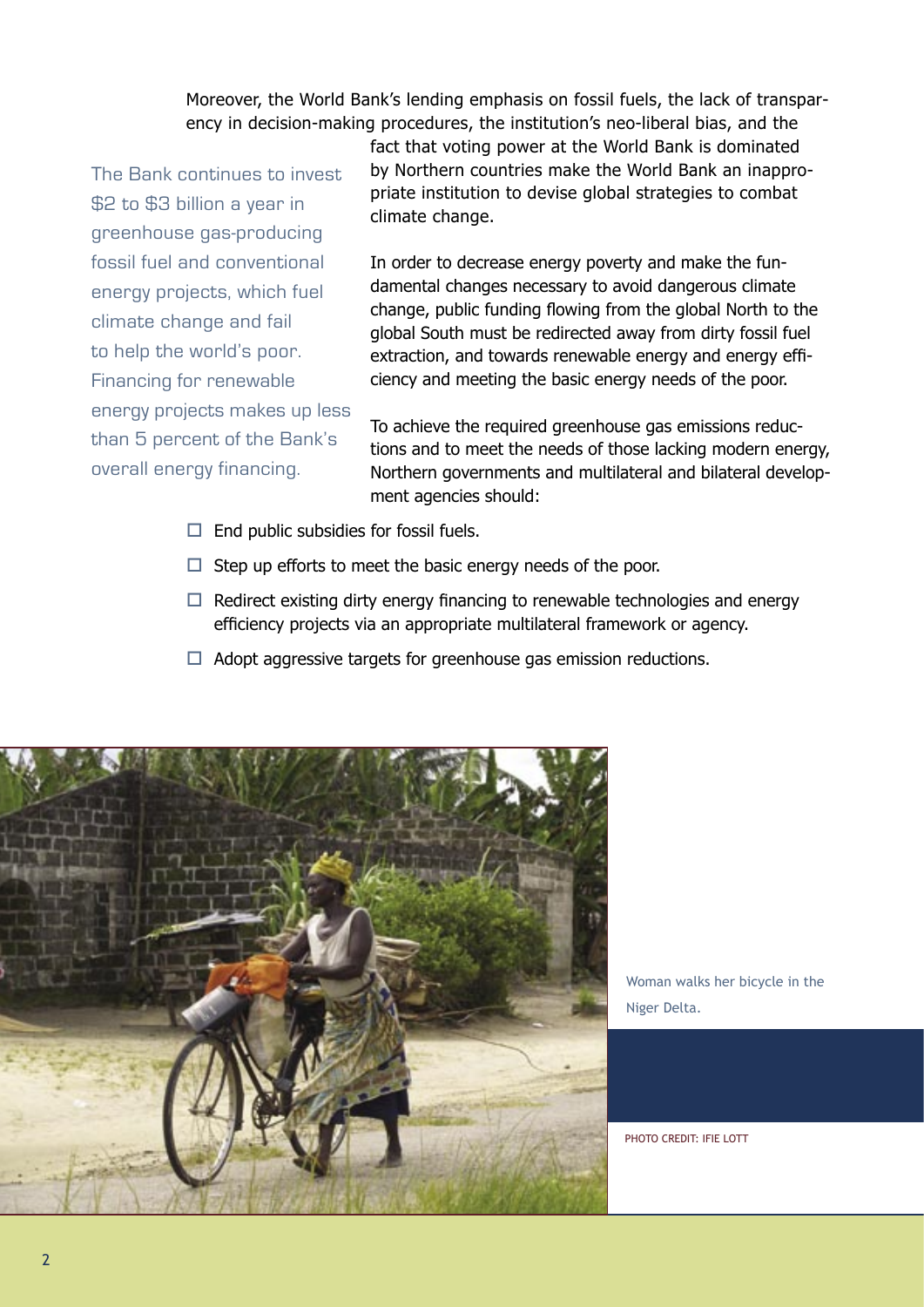### **INTRODUCTION**

**Responding to Climate Change and Energy Poverty with Renewable Energy and Energy Efficiency**

**CLIMATE CHANGE PRESENTS AN OVERWHELMING CHALLENGE, ALREADY CAUSING**  disproportionate suffering among the world's poor. Weather patterns are moving to a range of extremes, and many areas are experiencing longer periods of drought during dry seasons and more severe flooding during wet seasons. Severe weather is becoming more frequent, creating massive hurricanes and destruction. These climate changes threaten water supplies, crop patterns, growing seasons, and human health. Due to misguided energy and transportation systems and unsustainable lifestyles, the world's richest populations are primarily responsible for the greenhouse gas emissions that fuel these problems. At the other end of the spectrum, the world's poorest people, many of whom depend heavily on the natural environment for basic necessities, are most vulnerable and least able to respond to the impacts of climate change.

At the same time, 2.4 billion of the world's poorest people still lack access to efficient, clean cooking and heating fuels and 1.6 billion are still without electricity. The lack of access to basic energy services has serious social, economic and environmental consequences. In many developing countries, most women spend several hours collecting firewood every day. Indoor air pollution caused by open fires and inefficient stoves claims an estimated 2 million lives each year. Without electricity, children cannot learn after dark, medicine cannot be refrigerated, job development in rural areas is hindered, and safe drinking water cannot be supplied to many places.

Renewable energy technologies such as wind, solar, modern biomass, geothermal and small hydropower could generate a double dividend for the environment and poverty reduction, and as such present logical responses to the problems of climate change and energy poverty. Renewable energy sources do not produce greenhouse gas emissions that lead to climate change, and they do not produce the other air pollutants that the burning of fossil fuels creates. Renewable energy sources are available locally, create local jobs and do not usually have negative social and environmental impacts.

Energy efficiency is also critical to reducing greenhouse gas emissions. In lowerincome developing countries, making efficient use of energy from the start will be important in setting the course for keeping energy costs low and avoiding greenhouse gas emissions from new energy use. In middle-income countries, it is possible to greatly improve the energy efficiency of industrial processes and energy use by making better use of energy that is already being produced.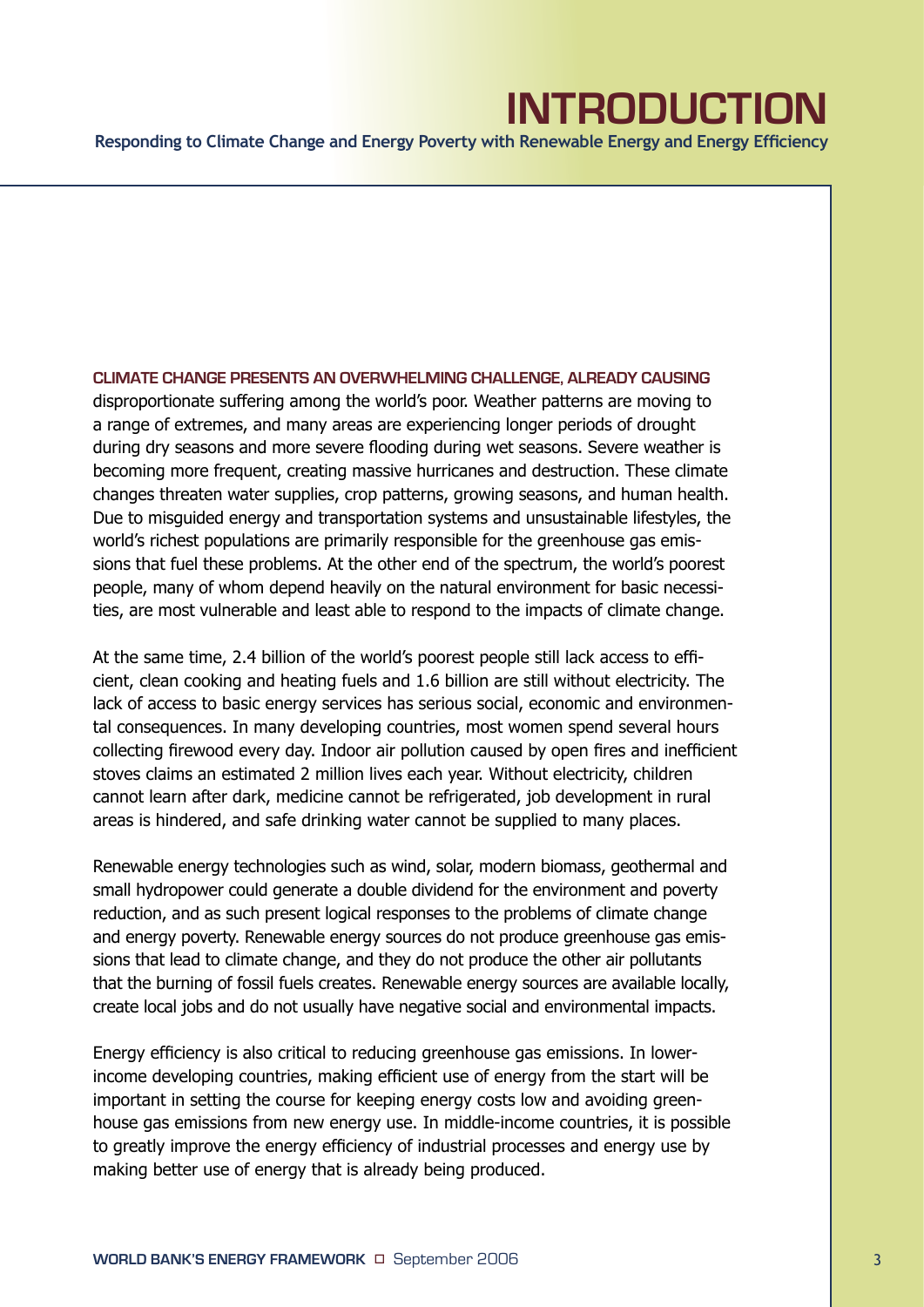#### **What is Renewable Energy?**

In accordance with the Citizens United for Renewable Energy and Sustainability (CURES), an international NGO network founded after the World Summit on Sustainable Development in 2002, this report considers the following technologies to be sources of renewable energy:

*"New renewable sources" include modern biomass, World Commission on Dams (WCD) compliant small (up to 10 MW) hydro (mechanical as well as electric), geothermal, wind, all solar, tidal, wave and other marine energy. Modern biomass includes improved use of traditional biomass such as 'smokeless' efficient cooking stoves as well as electricity generation, heat production and liquid fuels from carbon neutral and low input, sustainable sources of biomass.* 

*Energy efficiency refers to all dynamically improved energy efficiency and energy conservation measures on the demand/end use side such as appliances, motor drives, housing and services including transport.2* 

These are the types of energy that should be promoted by a multilateral agency looking to transition out of fossil fuels and onto a low carbon path.



Bakola 'pygmy' woman at settlement near the Chad-Cameroon Oil Pipeline, supported by the World Bank.

PHOTO CREDIT: SUZANNE BREITKOPF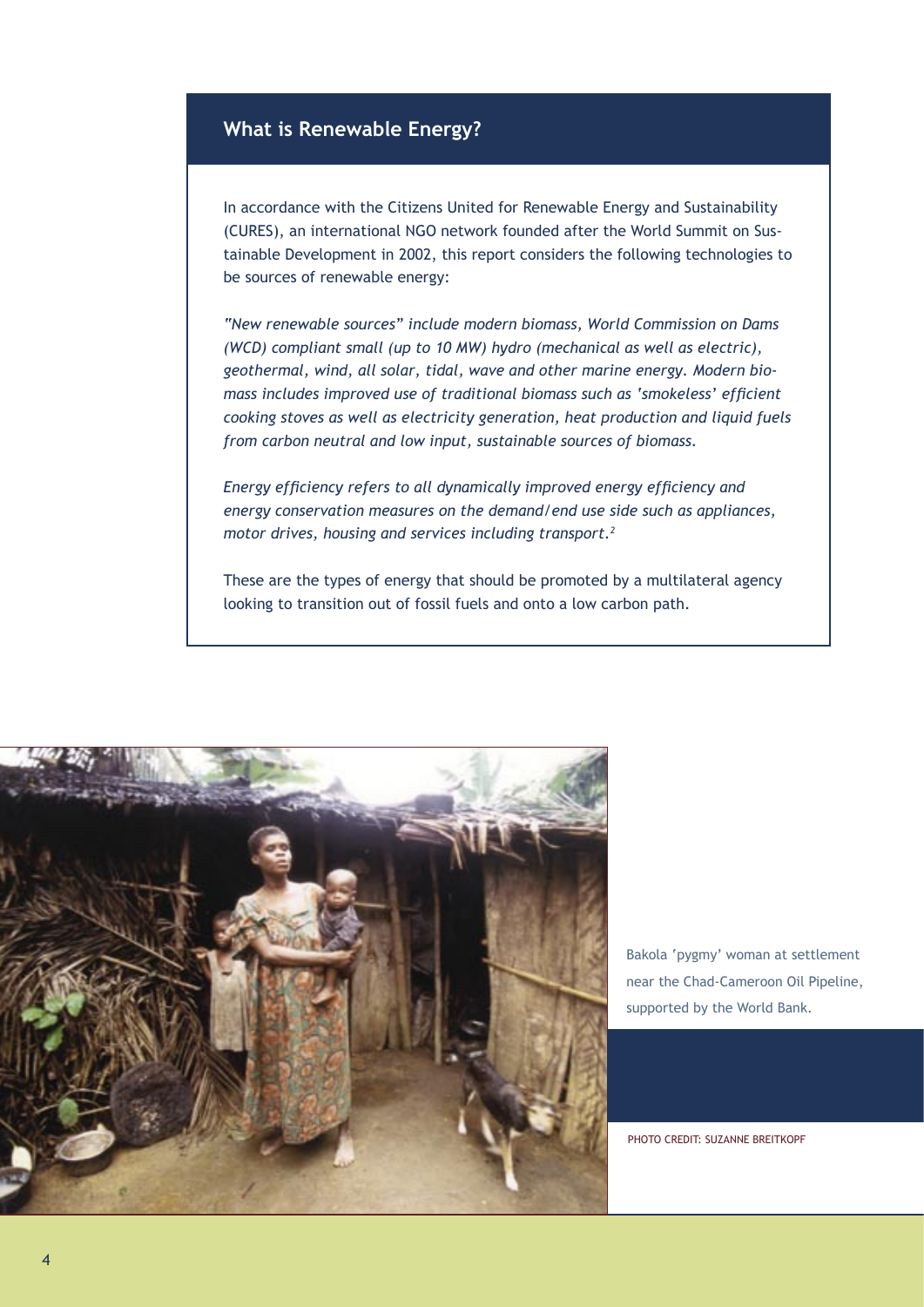# **BACKGROUND**

**The World Bank's Track Record on Climate Change and Access to Energy** 

**A BRIEF LOOK AT THE HISTORY OF THE WORLD BANK'S APPROACH TO ENERGY**  development provides an important perspective on the institution's current attempts to position itself at the forefront of efforts to combat climate change. The Bank's checkered past indicates deep contradictions and limitations within the institution when it comes to climate-friendly and poverty reducing energy priorities and policies.

At the World Summit on Sustainable Development held in Rio de Janeiro in 1992, the World Bank, together with the United Nations Environment Programme and the UN Development Programme, was entrusted with the task of mobilizing the financial resources needed to implement the UN Framework Convention on Climate Change. The Global Environmental Facility (GEF), housed within the World Bank, was created as a mechanism for compensating developing countries for the additional costs of undertaking activities to preserve biodiversity, prevent desertification, and protect the earth's climate.

The GEF was supposed to help mainstream lending for renewable energy technologies throughout the World Bank's energy portfolio. This has not happened. In spite of the Bank's mandate to reduce poverty in an environmentally sustainable way, renewable energy is still an afterthought at the World Bank. While the GEF finances climate-friendly activities to the tune of tens of millions of dollars a year, the Bank continues to finance climate-changing fossil fuel and conventional energy projects in the range of \$2 to \$3 billion a year. From the 1992 Earth Summit through late 2004, the World Bank Group approved \$11 billion in financing for 128 fossil fuel extraction projects in 45 countries – all of which will contribute over 43 billion tons of carbon dioxide emissions. Nearly half of these Bank-supported oil, gas, and coal projects (and over 80 percent of oil projects alone) are designed for export to the global marketplace – mainly Northern countries.<sup>3</sup>

#### **WORLD BANK ENERGY POLICY: A BRIEF HISTORY**

For decades, the World Bank has helped open developing countries' fossil fuel sectors in order to satisfy the growing energy needs of Northern industrialized countries. In 1981, under pressure from the Ronald Reagan administration a U.S. Treasury Department review of the Bank's energy lending program urged the Bank to play a lead role in the "expansion and diversification of global energy supplies to enhance security of supplies and reduce OPEC market power over oil prices."8 The Bank has implemented these directives with great success over the past two decades.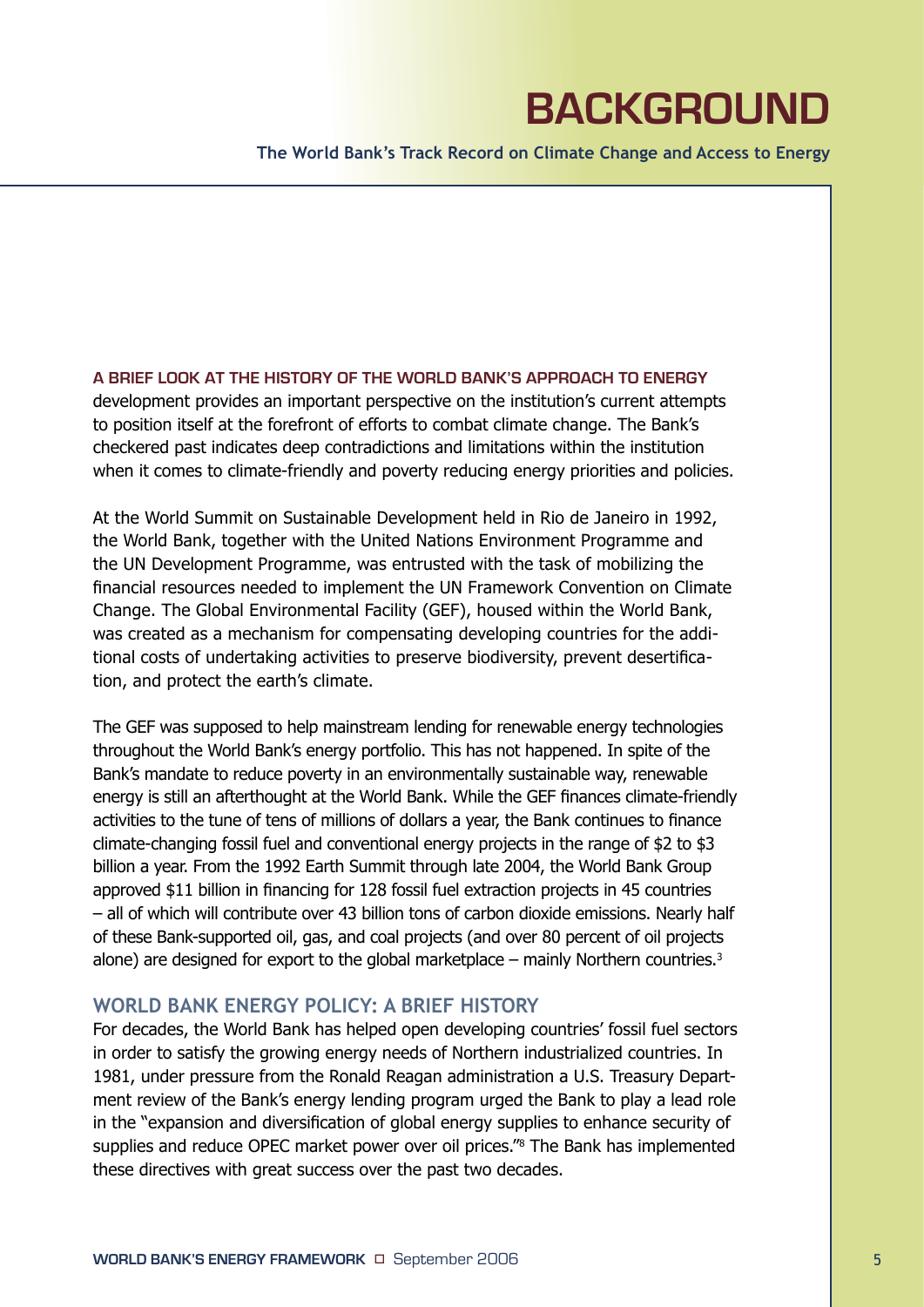### **The World Bank Group's Energy Portfolio4**

Despite its rhetoric on climate change and poverty, the World Bank Group continues to invest substantially in large oil and gas projects and conventional energy sources. Renewable energy and energy efficiency make up a small proportion of the Bank's energy financing.

From 1992 to 2004, the World Bank Group financed an estimated \$28 billion in fossil fuel projects, including extraction, power plants, and sector reforms — averaging about \$2 billion each year. The estimated lifetime carbon emissions resulting from these projects is 43.4 billion tons, almost half of which have been or will be produced as a result of extractive industry projects aimed at exporting oil to the global marketplace.<sup>5</sup>



The proportion of renewable energy and energy efficiency financing remains low. Using the Bank's own figures for fiscal year 2005<sup>6</sup>, "new" renewables and energy efficiency<sup>7</sup> made up only 10 percent of the institution's new lending for energy projects. At the International Finance Corporation, the private sector arm of the World Bank, renewables and efficiency made up only 2 percent of the energy financing in fiscal year 2005.

The Bank also includes large hydropower projects in its renewable energy figures, which makes its renewable numbers appear artificially high. For example, the Bank claims that it financed \$748 million overall in renewable energy and energy efficiency in fiscal year 2005. But 60 percent, or US\$449 million of the US\$748 million that the



Bank claims in renewable and efficiency financing, is for hydropower with a capacity over 10 megawatts. This set of projects even includes US\$152 million for the highly controversial Nam Theun 2 dam in Laos, which will harm the livelihoods of more than 100,000 people and will emit a considerable amount of greenhouse gases. Considering large hydropower "renewable" is a misclassification because of the irreversible environmental and social impacts of these projects, including, in some cases, greenhouse gas emissions.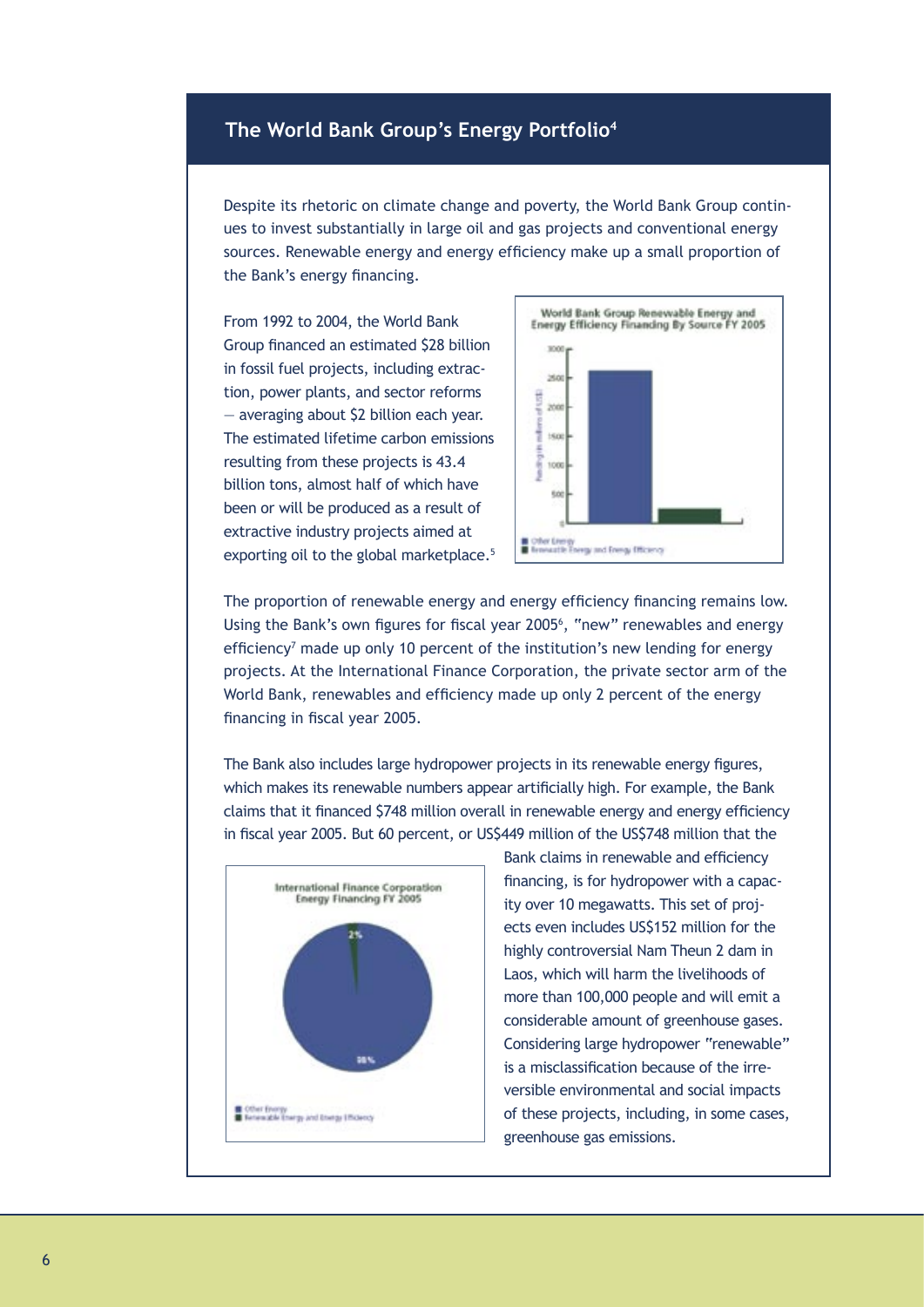**EARLY POLICY DOCUMENTS:** Non-governmental organizations began confronting the World Bank's skewed energy lending in 1992. After a lengthy consultation process with NGOs and endorsement by its board, the Bank released two policy documents on energy issues – "The World Bank's Role in the Electric Power Sector"<sup>9</sup> and "Energy Efficiency and Conservation in the Developing World"<sup>10</sup> — that laid out the following policies:

- $\Box$  A commitment to transparency in decision-making:
- $\Box$  An agreement that least cost energy planning, long pushed by environmentalists, should be advanced;
- $\Box$  An agreement that energy subsidies for fossil fuels and other traditionally environmentally unsustainable energy resources should be removed;
- $\Box$  An agreement with environmentalists that demand-side management and energy efficiency should be prioritized over energy expansion;
- $\Box$  A commitment to pursuing "pollution reducing technology" more aggressively in its energy lending; and
- $\Box$  Concurrence with environmentalists that all of the above policies should be integrated into dialogues with borrowing governments and given high visibility in loan agreements.

These principles were praised by environmental organizations, but, like many Bank commitments, have proven hollow over time; they have not been backed by the financial commitments necessary to make them a priority within the Bank.<sup>11</sup> Then, in August 1996, the Bank back-tracked on its own binding operational policies on energy, downgrading them to non-binding "good practices" (GP 4.45 Electric Power Sector"; GP 4.46 Energy Efficiency"). Had these policies remained in force, they alone could have had a signficant impact on the global climate.

**SOLAR INITIATIVE:** Launched in 1994, the Solar Initiative aimed to raise awareness among Bank staff and clients about how to commercialize renewable energy technologies. However, the Bank's own budget for promoting these technologies was insignificant and the Solar Initiative demanded that renewables be commercialized without subsidies, ignoring the fact that fossil fuel-based energy was already wellestablished and heavily-subsidized. Without economic incentives for investment in renewables, it was unreasonable to expect that these emerging sources of energy would be able to compete with conventional energy.

**CARBON BACKCASTING STUDY:** In 1995, the World Bank launched a carbon backcasting study.12 The study, released in 1997, looked at how the Bank's energy portfolio would have been affected if carbon emissions had been considered in project selection. The study found that if the cost of expected carbon emissions had been calculated at \$20 per ton, renewables would have become more attractive investments, and coal a pariah. Although this exercise engaged a variety of expert scientists and economists, it resulted in no changes in the World Bank's energy policy.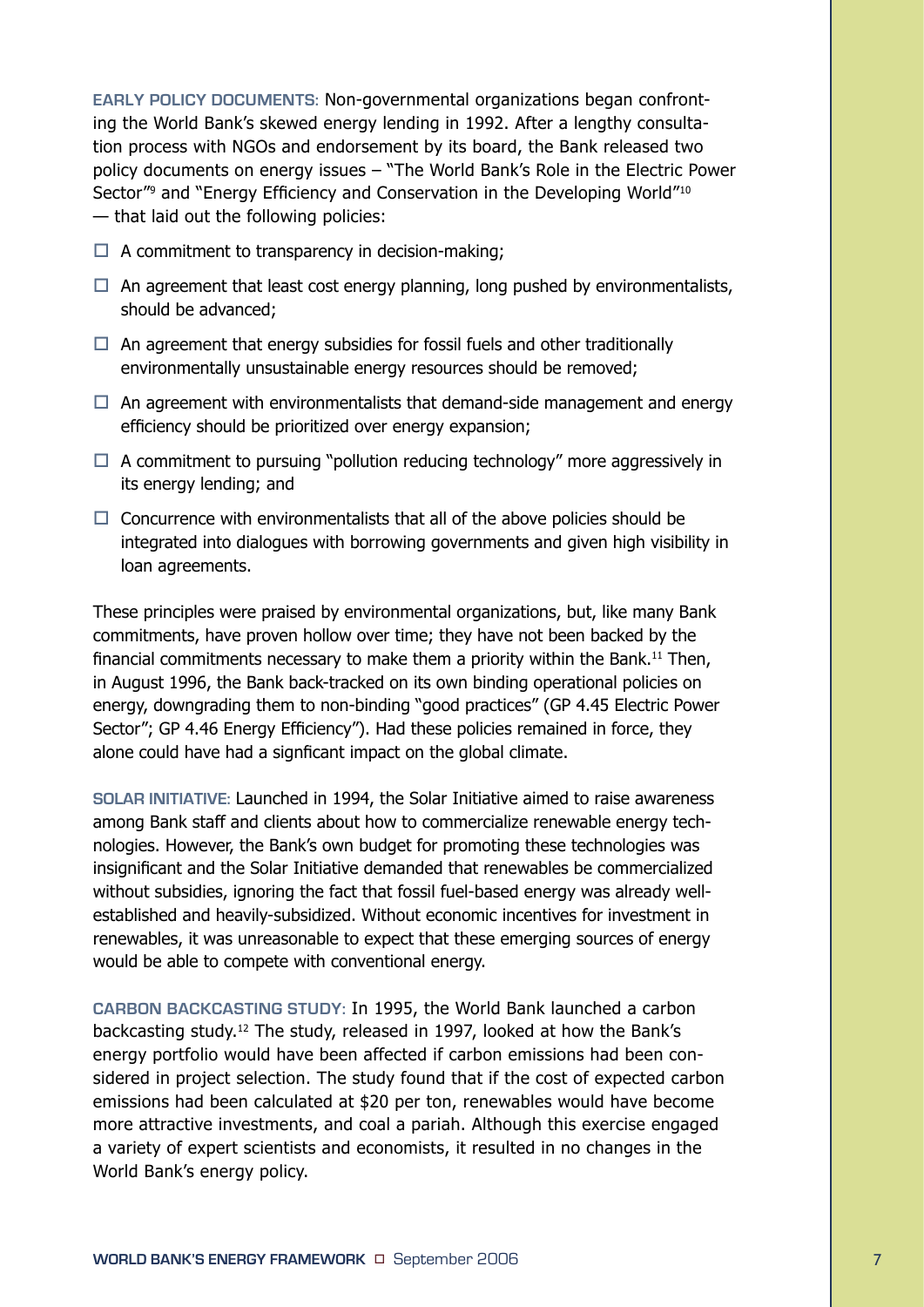Global Environment Facility criticism: In 1998, the GEF echoed civil society concerns regarding World Bank investments in fossil fuels and climate change:

*"The Bank has not succeeded in systematically integrating global environmental objectives into economic and sector work or into the CAS [Country Assistance Strategy] process; nor has it taken meaningful action to reduce its traditional role as financier of fossil fuel power development... Continued financing by the World Bank for such projects (as conventional fossil fuel generation) is inconsistent with mainstreaming of the global environment in the Bank's regular operations."13*

**FUEL FOR THOUGHT:** In response to all of these criticisms and calls for accounting, the World Bank developed a document entitled: "Fuel for Thought: An Environmental Strategy for the Energy Sector." First issued in 1998, then revised and reissued in 1999, this report again disappointed many external stakeholders by failing to deliver on a promise to provide targets and timetables for renewable energy lending or to address the need for energy poverty alleviation. The final report refused to embrace proposed methodologies to account for expected greenhouse gas emissions from each Bank-financed project before approval. The Bank even ignored suggestions to put in place clear energy efficiency screening requirements to improve the design of projects. Nor did the final report emphasize meeting the energy needs of the 2 billion rural poor lacking basic energy services.

**WORLD COMMISSION ON DAMS:** The World Bank's involvement in controversial large dam projects such as the Sardar Sarovar Dam in India's Narmada Valley triggered massive local conflicts and international civil society campaigns. In 1997, the Bank agreed to support an independent assessment of the development impacts of large dams through the World Commission on Dams (WCD). It helped select the members of the Commission, and the former Bank President James Wolfensohn repeatedly praised the WCD as a model case of resolving development conflicts through multi-stakeholder processes.

The final report of the WCD was published in November 2000.<sup>14</sup> It was highly critical of the development impacts of large dams, and of the role of financial institutions in pushing such projects without careful consideration of their environmental and social impacts and the available energy alternatives. The report put forward a series of recommendations for future water and energy projects, including a requirement that there be a balanced assessment of all available options and recognized public acceptance before undertaking such projects.

The World Bank, which had been closely involved in the WCD process, walked away from these recommendations; the Bank's senior water advisor even pressured governments and other institutions to reject the WCD report. The World Bank instead adopted a new Water Resources Sector Strategy in February 2003 which called for new investments in high-risk projects such as large dams.15

**EXTRACTIVE INDUSTRIES REVIEW:** In response to continued civil society concern over oil, gas, and mining projects, then World Bank President James Wolfensohn launched the World Bank's Extractive Industries Review (EIR) in 2001 to determine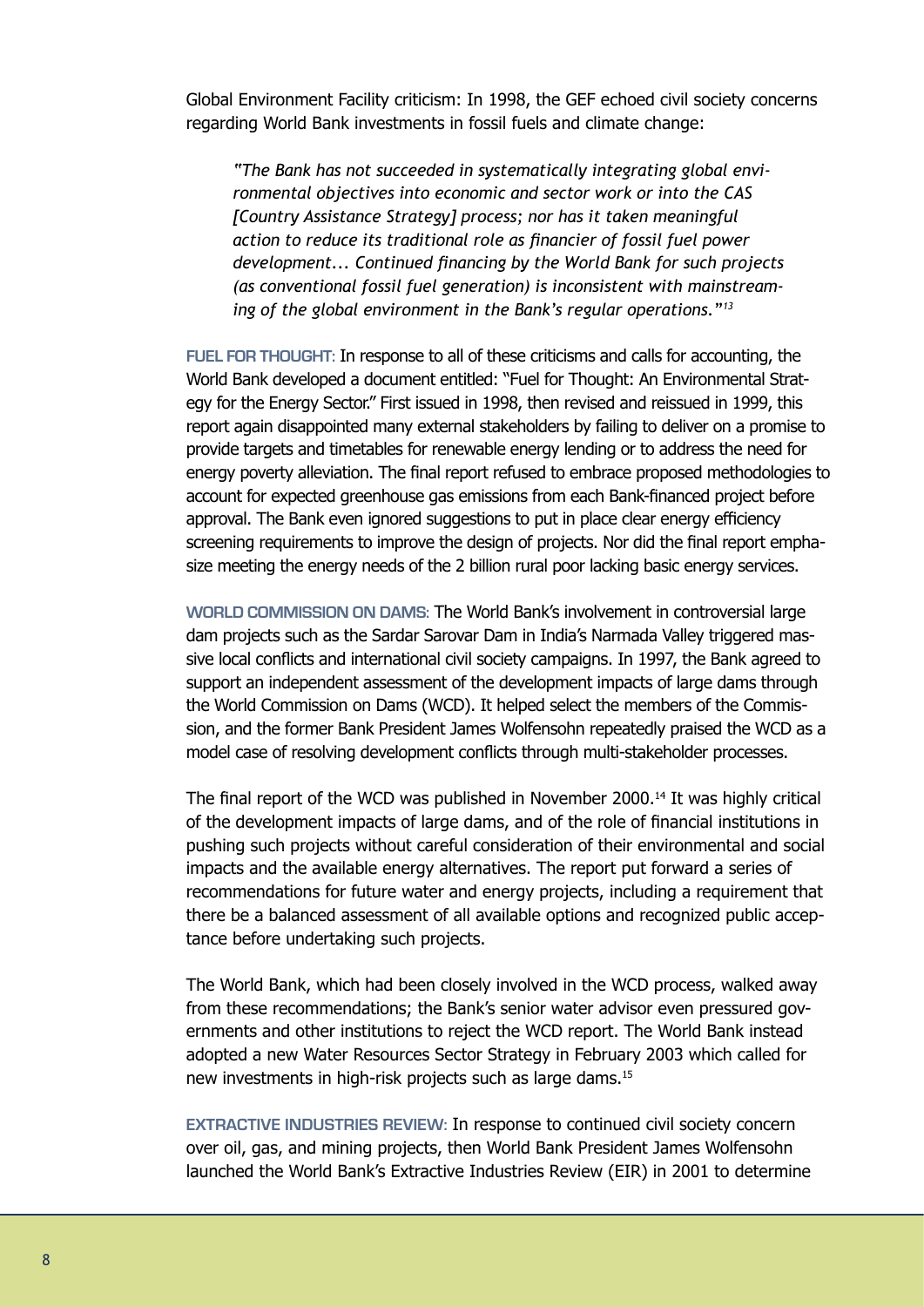the effect of extractive industries on the world's poorest. This exhaustive study, involving government, NGOs, and business, was presented to the board in 2004.

The report recommended that the Bank "phase out investments in oil production by 2008 and devote its scarce resources to investments in renewable energy resource development, emissions-reducing projects, clean energy technology, energy efficiency and conservation, and other efforts that de-link energy use from greenhouse gas emissions. During this phase-out period, WBG investments in oil should be exceptional, limited only to poor countries with few alternatives." The report also recommended that the Bank continue its moratorium on lending for coal and increase lending for renewable energy by 20 percent annually.16

The Bank's board of directors rejected most of the report's recommendations, but committed to a target of a 20 percent increase each year for five years in renewable energy lending and greater transparency around oil industry revenues. In fiscal year 2005, the Bank barely achieved this 20 percent increase, relying heavily on a rise in carbon finance and Global Environment Facility projects to demonstrate the increase.

**G-8 DISCUSSIONS:** Following up on various initiatives, in 2001 the G-8 governments met in Genoa, Italy, where they discussed a proposal that would commit rich nations to help one billion people around the world get their power from renewable energy sources. Among the report's recommendations was a proposal to encourage a shift in the priorities of international lending agencies, like the World Bank, to support more clean energy projects in poor countries. Although much of the rest of the G-8 supported the initiative, the Bush Administration blocked the proposal.

After all of these failed initiatives at meaningful change, at the close of the 2005 G-8 Summit in Gleneagles, Scotland, G-8 leaders requested that the World Bank "take a leadership role in creating a new framework for clean energy and development, including investment and financing."



Children carry water in the Niger Delta with gas flares in the background.

> PHOTO CREDIT: PETER RODERICK, CLIMATE JUSTICE PROGRAMME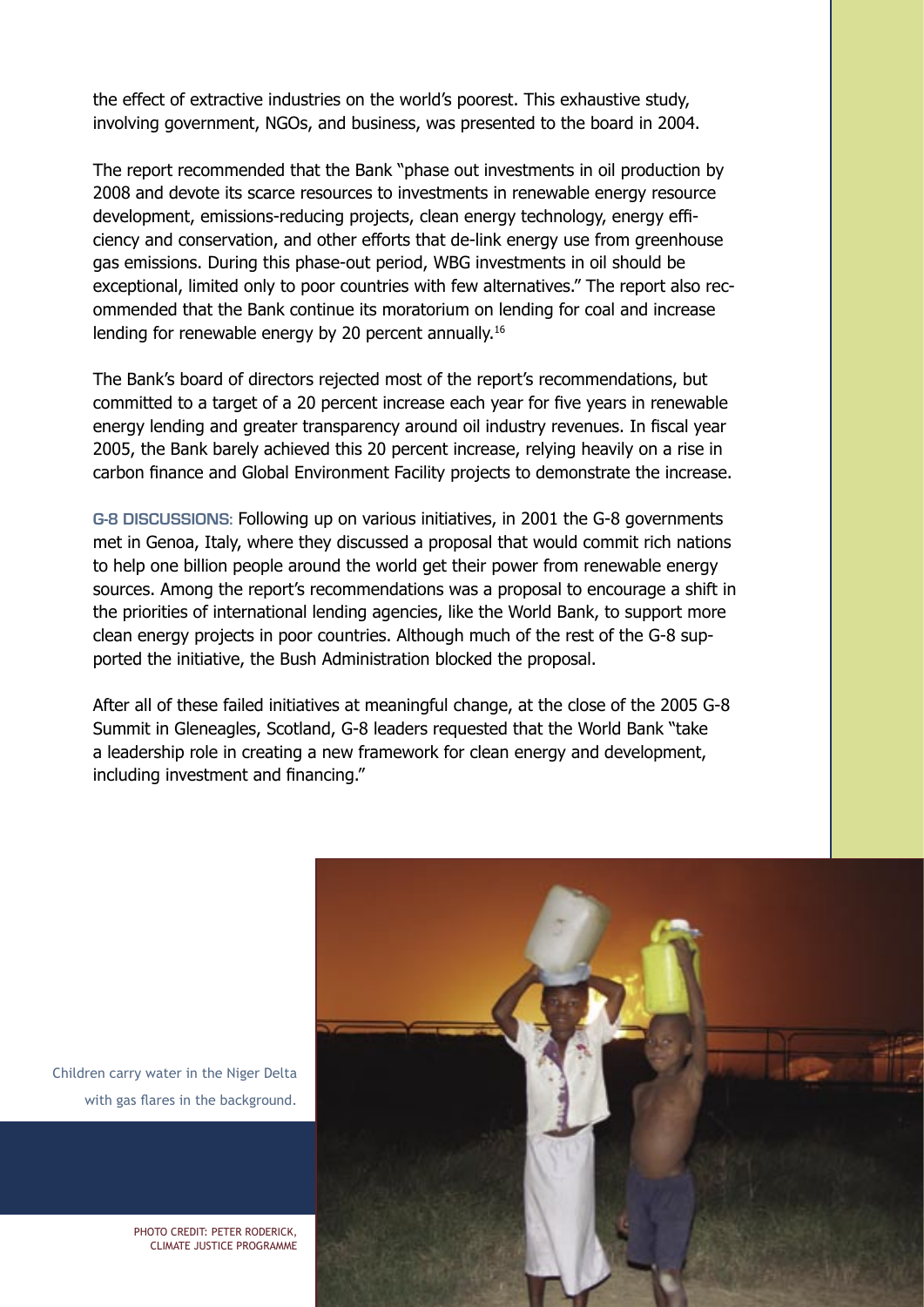#### **THE NEW INVESTMENT FRAMEWORK: A BRIEF SUMMARY**

In April 2006, the Bank produced its first version of a "Clean Energy and Development: Towards an Investment Framework" in response to the G-8's Gleneagles mandate.17 The framework is intended to serve as a global vehicle to increase energy investments in developing countries. The initial framework was structured around the following three interlocking pillars and outlined a two-year work program to be completed by the 2008 G-8 Summit in Japan.

- $\Box$  **Energy for development:** The framework postulates that developing and transition countries will require US\$300 billion in annual energy investments to meet projected energy needs over the next 25 years. The framework states that extensive policy reforms – such as the removal of broad-based subsidies, legal and regulatory reforms, energy efficiency standards, and emissions trading – are essential to encourage private sector investors to meet the energy financing gap. It notes that the international financial institutions (IFIs) need to play a key role in encouraging such reforms.
- □ Lower carbon energy production: The framework notes that greenhouse gas (GHG) emissions must be significantly reduced given threats posed by human-induced climate change, though it is vague regarding the level of reductions necessary. While industrialized countries bear primary responsibility for greenhouse gas emissions reductions, the framework notes that developing countries, and in particular the G+5 countries (Brazil, China, India, Mexico, and South Africa), must also limit GHG emissions. Policy reforms would be required

The framework includes controversial, large-scale, centralized technologies, such as so-called "clean coal," carbon capture and storage, nuclear energy, and large dams, in its list of lower carbon energy options.

to encourage adoption of lower-carbon energy technologies in developing countries. However, the framework includes controversial, large-scale, centralized technologies, such as so-called "clean coal," carbon capture and storage, nuclear energy, and large dams, in its list of lower carbon energy options. It notes that renewable technologies such as solar and wind are competitive only in certain circumstances. The framework emphasizes greater energy efficiency. It asserts that massive new financing would be required to try to mitigate threats of climate change and notes that the private sector has called for much greater "risk coverage" for private sector energy investments. Importantly, the framework calls for the establishment of a long-term,

predictable GHG regulatory framework beyond 2012 at the end of the first commitment period of the Kyoto Protocol to provide stability and reduce the investor risk in carbon trading.

 $\Box$  **Adaptation to climate impacts:** The framework recognizes that the impacts of global climate change will fall disproportionately on developing countries. The document states that international efforts need to focus on reducing vulnerabilities of climate sensitive sectors such as agriculture and water resources (such as through use of drought-resistant seeds, expanded water storage, etc.). The Bank estimates that US\$10 to US\$40 billion is required annually to assist developing countries adapt to climate change.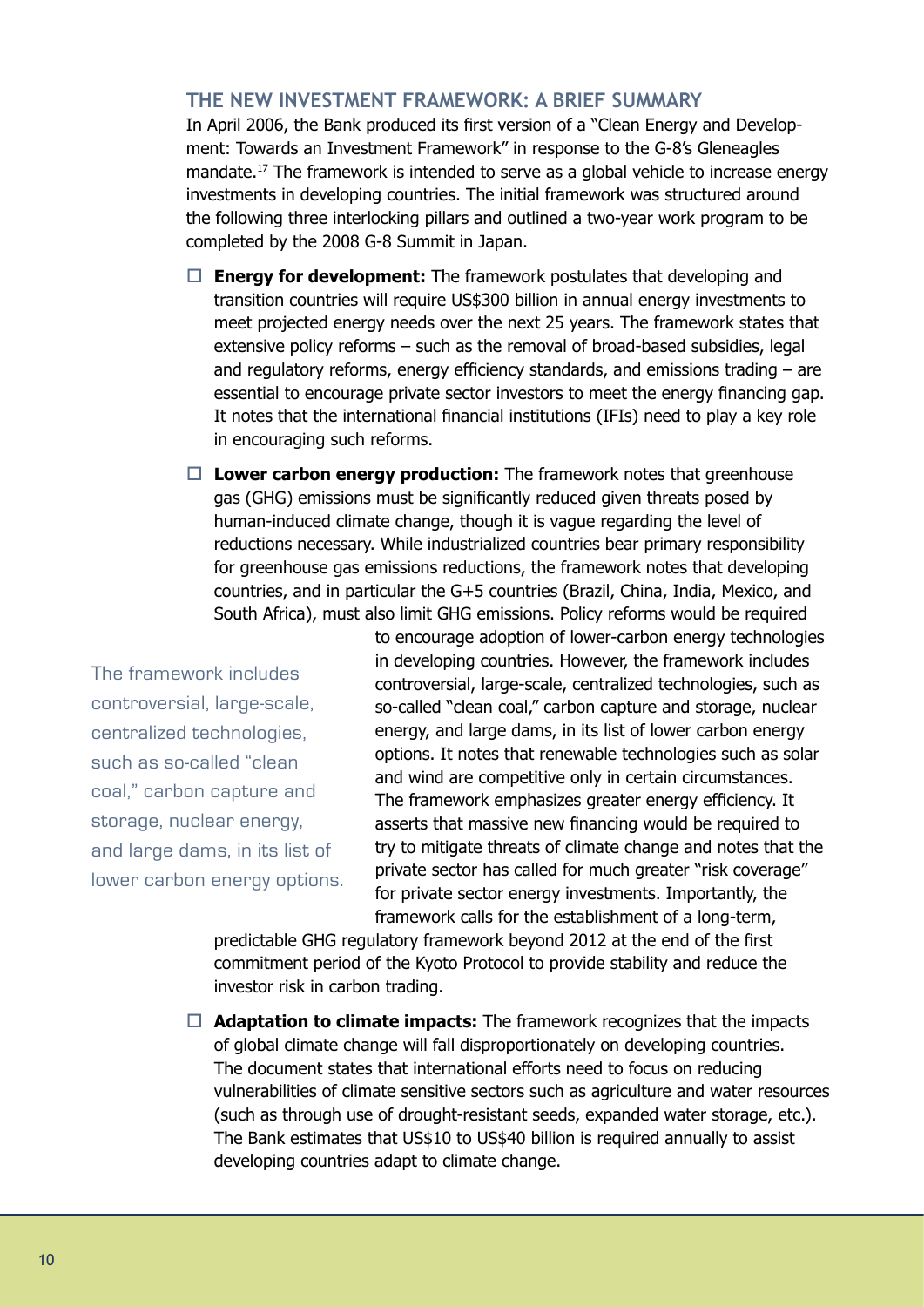In August 2006 the Bank produced a progress report that contains a revised version of the investment framework.18 Responding to criticisms of the earlier draft as well as to requests for further analysis of existing and proposed financing mechanisms, the August draft framework builds on the earlier draft's three-pillar approach:

- $\Box$  **More attention to access:** Stung by criticisms of the lack of attention to energy access of the poorest populations, the August draft added an "Action Plan for Energy Access," with a special emphasis on Sub-Saharan Africa. The Plan would include expanded electrification programs (both grid and off-grid), increased generation capacity, and targeted services for key public facilities. It does not propose shifting investments to renewable energy sources however, but prioritizes "large regional hydro and thermal generation plants" as the appropriate way to provide this access.<sup>19</sup> Regarding policy reforms, the revised framework calls for "adequate" pricing of energy services, protecting property rights and rule of law, increased transparency and public oversight. IFIs would need to increase financing, including energy sector adjustment lending, to lowincome countries. The framework concludes that existing financing mechanisms – IFIs, donor resources, private capital – are adequate to meet energy demands of developing countries.
- $\Box$  **Financing vehicles:** The framework calls for new financing vehicles to "buy" down" the costs of adopting lower carbon energy production technologies in poorer countries. The Bank proposes establishing a Clean Energy Financing Vehicle to offer discounted, long-term loans for acquisition of lower-carbon energy technology. The US\$10 billion vehicle would be financed by donor governments. The Bank also proposes the creation of a grant-based Clean Energy Support Fund to subsidize lower-carbon energy approaches. A separate Clean Energy Project Development Facility would help middle-income countries design lower-carbon intensive projects and programs.
- $\Box$  **More money for adaptation:** The framework notes that at least US\$1 billion in additional annual financing is required to assist countries with climate adaptation. New insurance programs could be an important part of adaptation measures.
- $\Box$  **World Bank actions:** The August version of the framework includes a section on steps the World Bank could take to advance the investment framework. These actions include:
	- Continue to work to remove barriers to private sector participation in energy sectors of borrowing countries
	- Expand energy-sector lending and risk mitigation products
	- Support preparation and implementation of an Africa Energy Access Plan
	- Undertake country-level analytical studies on lower-carbon energy production and use and develop a "Climate Screening tool"
	- Consider financing and administering new financing vehicles, if approved
	- Harmonize work with other IFIs and international partnerships.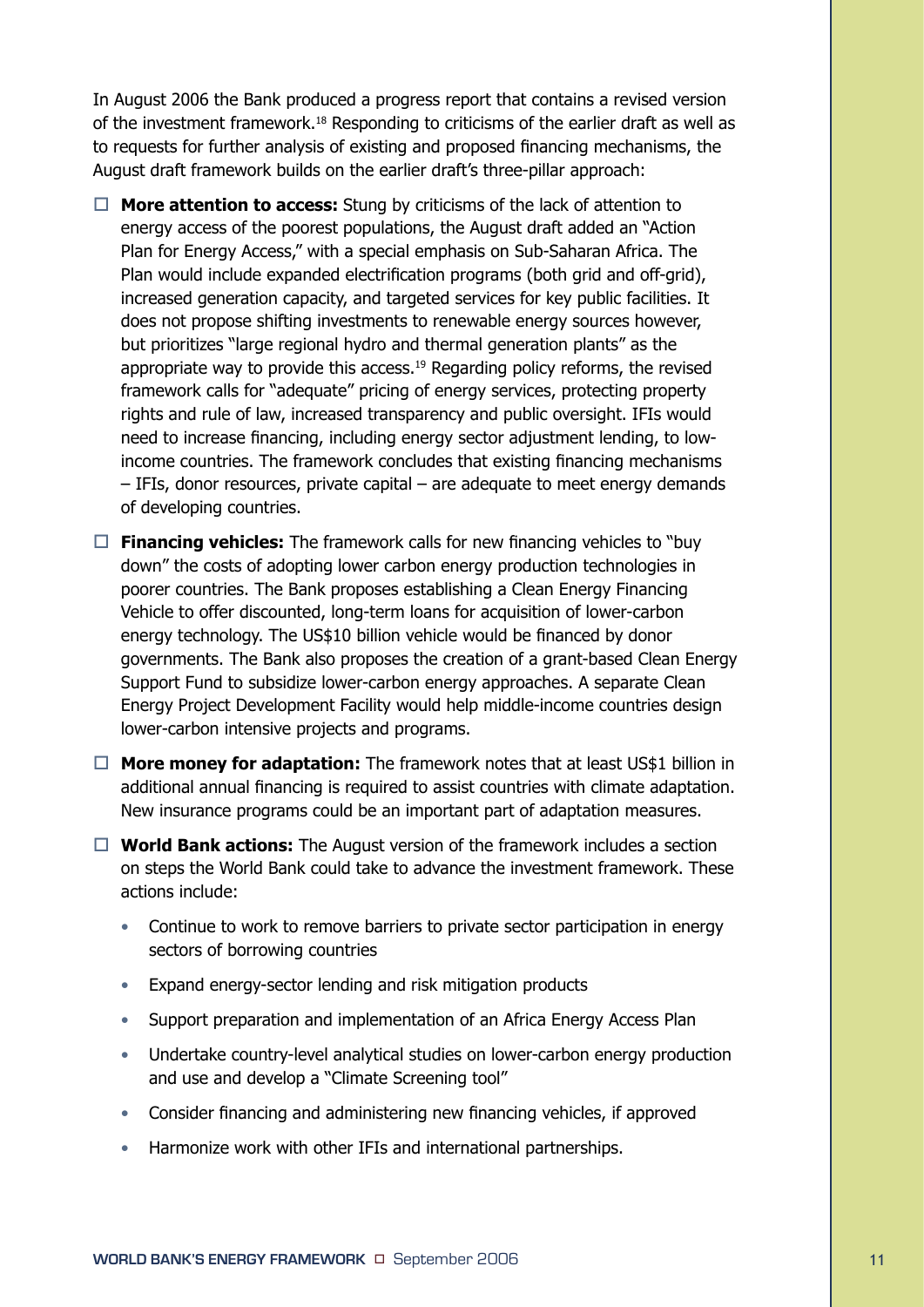### **The World Bank: Carbon Trader with Conflicting Interests**

The World Bank has become a major international trader of carbon credits. Its new role creates a series of conflicts of interests.

At their third conference in Kyoto in December 1997, the Parties to the UN Framework Convention on Climate Change launched the Clean Development Mechanism (CDM). The CDM was designed as a scheme to allow countries with emissions reductions targets under the Kyoto Protocol to invest in projects that lead to emissions reductions in greenhouse gases in developing countries. Simultaneously, the World Bank unveiled its own proposal for carbon trading, a Prototype Carbon Fund (PCF). The fund officially opened in 1999. Since then, the Bank has created two other carbon funds and administers several funds on behalf of individual donor countries, including Italy, the Netherlands, and Spain.

The World Bank is the largest public broker of carbon purchases, with over \$1 billion in its carbon credit portfolio. Internal documents on the origins of the Prototype Carbon Fund show that it was created as a way to generate revenue. The Bank makes up to 10 percent in commissions on all the carbon credits it purchases for the fund it administers.

The following criticisms call into question the Bank's prominent role as carbon trader:

- $\Box$  The World Bank is in a position to both profit from the CDM and to influence the mechanism's rules, which creates a conflict of interest. The Bank has actively lobbied the CDM to make its rules more investor-friendly, and less meaningful in terms of actually cutting climate pollution. In particular the Bank tried to weaken the interpretation of the CDM's all-important concept of "additionality", i.e. that a project should only be eligible for carbon credits if it would not go forward without the benefits it receives from these credits. The weakening of these rules allows projects to go forward that have no benefits for climate whatsoever.
- $\Box$  The Bank's carbon funds have a disgraceful record of contracting to buy credits from projects that would likely be completed regardless of whether they received carbon credits. For example, the Xiaogushan hydropower project in China was declared the least-cost project option by the Asian Development Bank, and was already under construction when the World Bank proposed supporting it with carbon credits.<sup>20</sup> In this case the carbon credits provided a nice financial bonus to the developers, but the financial incentive did not prevent even one ton of greenhouse gases from being emitted. Since the carbon credits that the World Bank brokers allow the Northern buyers to continue polluting, these types of projects have a negative impact on the global climate.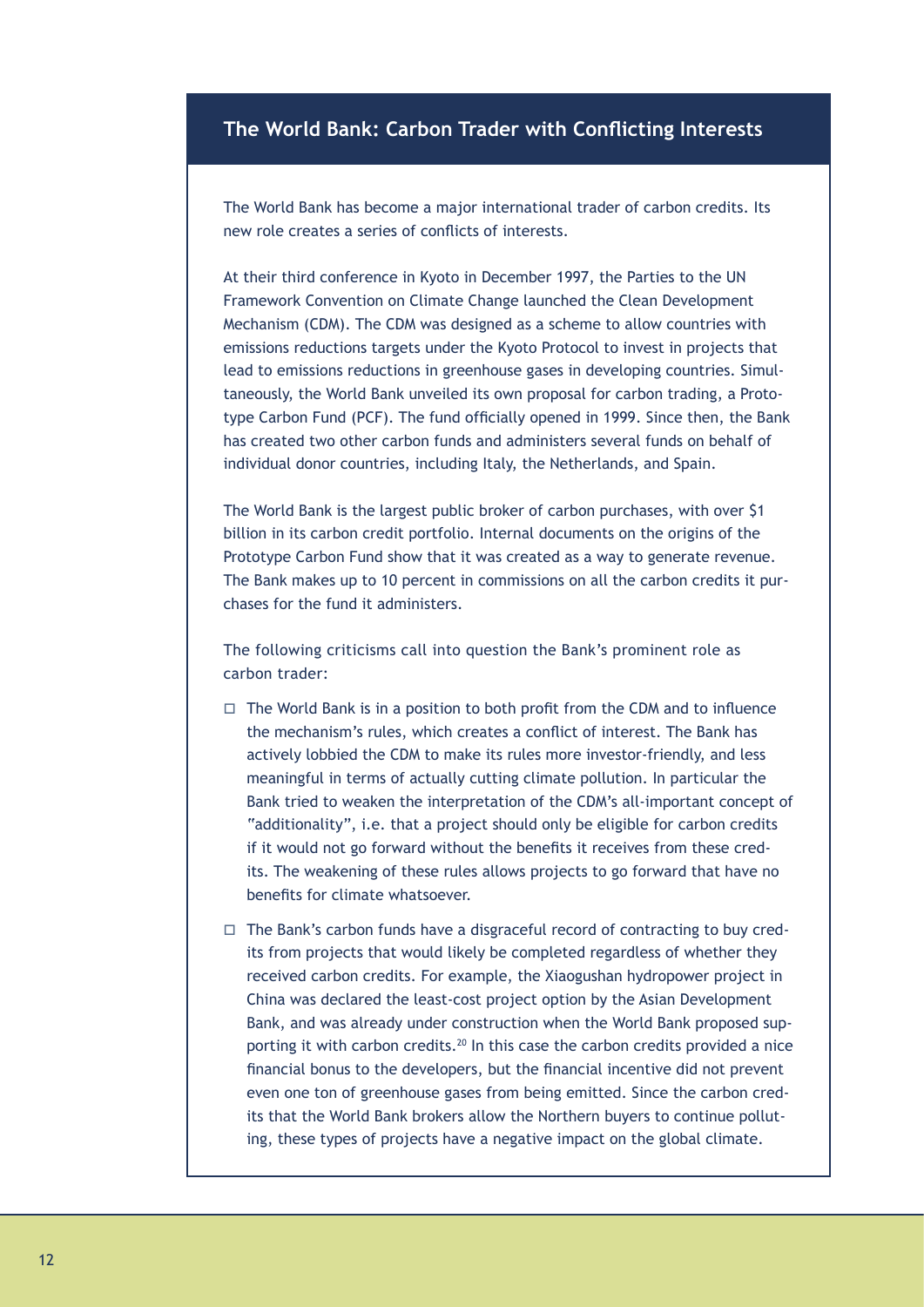$\Box$  Finally, the World Bank's role as a carbon trader puts a spotlight on the contradictions within the Bank's own portfolio of energy projects. The Bank continues to contribute to climate change through its support for fossil fuel projects even while it purports to help solve the problem of climate change through its carbon funds. Every year between 1992 and 2004, the World Bank on average supported fossil fuel projects that have lifetime emissions of 1,457 megatons of carbon.<sup>21</sup> This figure is four to 29 times the amount of emissions reductions anticipated under the CDM per year.<sup>22</sup>

The emissions reductions realized through the carbon funds are thus massively outweighed by emissions production from projects in the Bank's overall energy portfolio. Through the PCF, the Bank is counting (down to the half-ton), the greenhouse gas emissions supposedly avoided through carbon-credit earning projects. At the same time it refuses to calculate the carbon emissions from its own energy investment portfolio. In this way, the Bank counts what it prevents but not what it produces, masking the net impact of its energy operations on climate change.



Filling up gasoline for a motor bike on Sulawesi, Indonesia.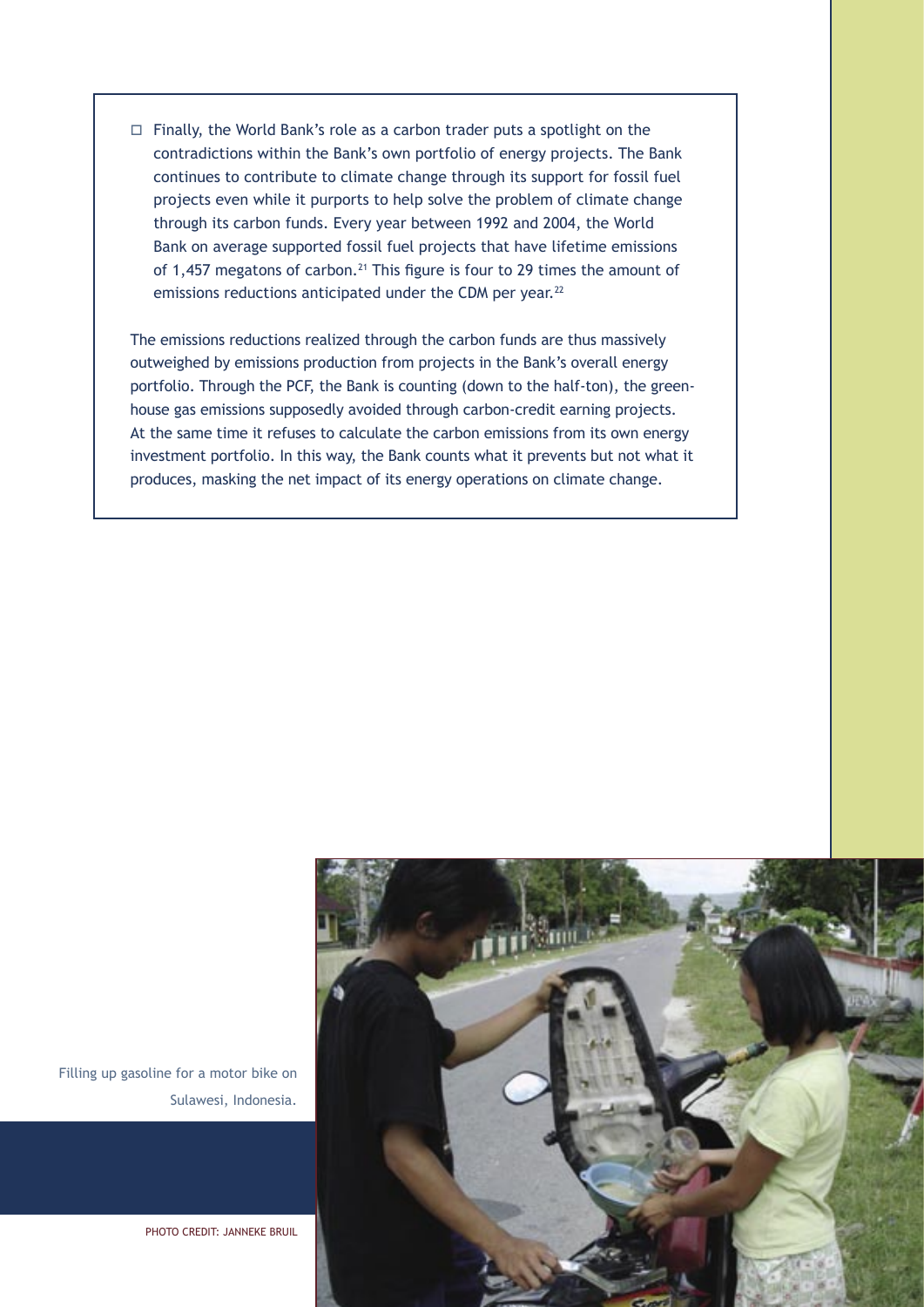#### **Plantar Eucalyptus Plantation: How World Bank Carbon Financing Can Cheat the Climate and the Poor**

The Plantar eucalyptus plantation in Brazil is one of the more disturbing carbon finance projects promoted by the World Bank. Plantar, located in the state of Minas Gerais, owns some 700,000 hectares — much of it acquired by pushing local communities off their land under previous dictatorial regimes. In 2002, the World Bank's Prototype Carbon Fund agreed to purchase carbon credits from Plantar for a monoculture eucalyptus grove covering 23,100 hectares. The project systematically harvests fast-growing and water-guzzling eucalyptus trees every six years to be used as charcoal for the production of pig iron  $-$  a low grade of iron  $-$  by the company. For small farmers living nearby, the consequences of this tree plantation have been devastating: streams and swamps have been sucked dry by the thirsty trees, chemicals contaminate the air and water, and the diverse plant and animal species that once inhabited the land have all but vanished. In addition, local farmer families have expressed safety concerns. Some have received threats for wanting to enter the plantations and children have reportedly been harassed on the public roads by company guards.

The eucalyptus plantations are allegedly avoiding the production of 4.3 million tons of carbon dioxide that would be emitted if coal were used for smelting the pig iron instead of the charcoal from Plantar's plantations. That's 4.3 million carbon credits that can be sold to a Northern industry that is unwilling to reduce its emissions domestically by the same amount. Is there truly a net benefit? Unless the eucalyptus trees are destroyed by fire or other natural causes, within 7 to 21 years, they will be cut down for use in pig iron production. The carbon dioxide produced by Northern industries that have bought the Prototype Carbon Fund's carbon credits, however, will remain in the atmosphere, for 50 to 200 years.



Pipes for the Nigeria-Ghana gas pipeline.

PHOTO CREDIT: DAPHNE WYSHAM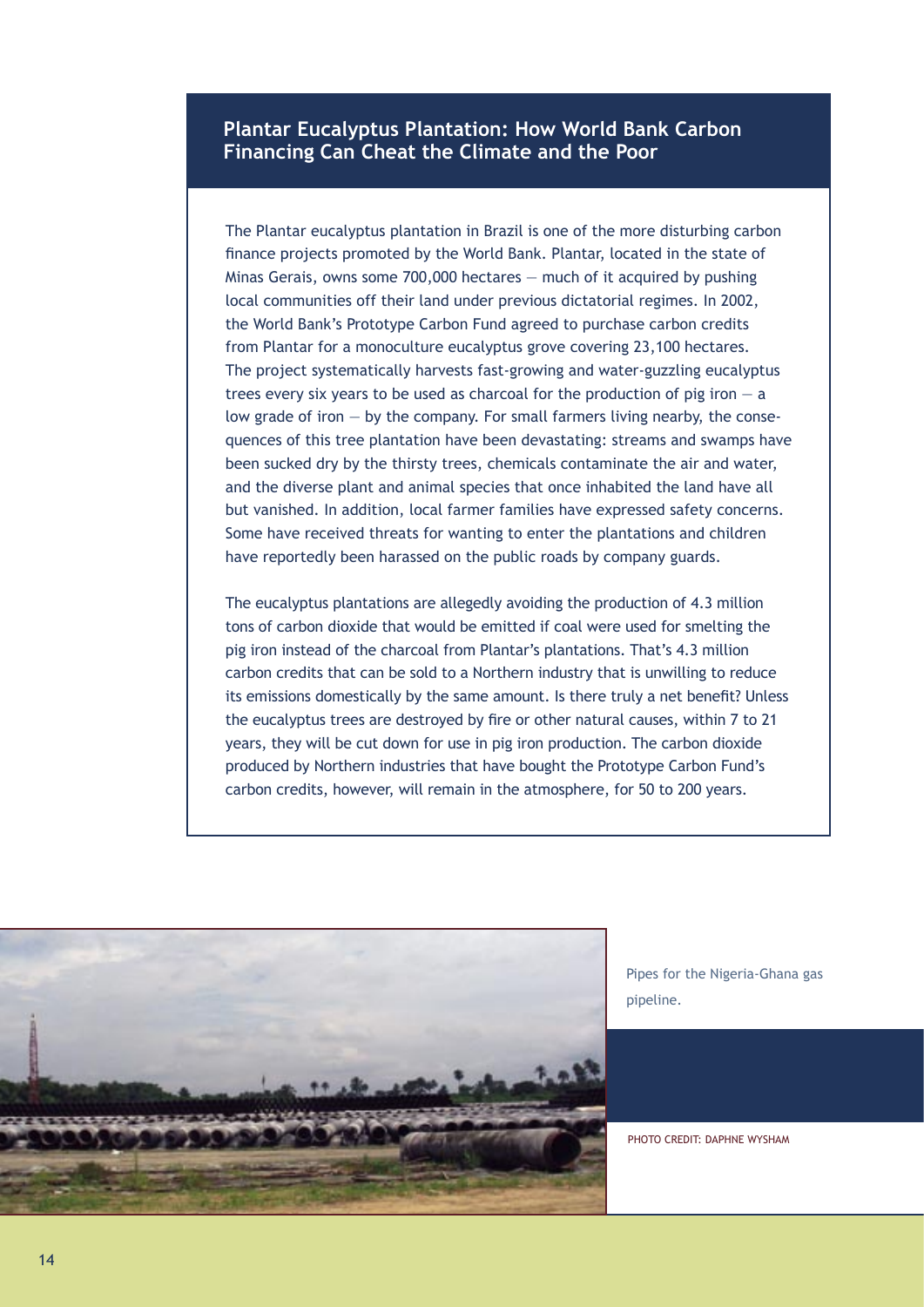# **CLIMATE CHANGE**

**The New Framework Will Not Effectively Combat Climate Change**

**IN COMING YEARS, THE IMPACTS OF CLIMATE CHANGE WILL DISPROPORTIONATELY**  affect developing countries. Droughts, flooding, severe storms, and other climate change impacts are already occurring and will continue to threaten communities worldwide. The Intergovernmental Panel on Climate Change says that, in Africa, for example, climate change will "add to stress on water resources, food security, human health, and infrastructure.<sup>"23</sup> A recent Christian Aid report finds that, "a staggering 182 million people in sub-Saharan Africa alone could die of disease directly attributable to climate change by the end of the century."24

The impacts and reality of climate change are becoming better understood, but worldwide emissions continue to rise and fossil fuel use continues to grow, particularly in countries in the global North. Money from Northern governments continues to support fossil fuel projects in developing countries through multilateral and bilateral institutions, often to only have the oil and gas sent back to the North to drive fossil fuel consumption. Very little action is being taken to curb emissions or fossil fuel use in the countries most responsible for climate change or with the money they send overseas.

### **WORLD BANK'S FRAMEWORK DOES NOT ADEQUATELY ADDRESS CLIMATE CHANGE**

The World Bank investment framework clearly acknowledges the impacts of climate change on developing countries and lays out a strategy that is supposed to improve access to 'clean' energy in the developing world while combating the problems associated with climate change. But the proposals in the Bank's framework are neither clean nor climate friendly, nor are they likely to serve the poor.

Instead of focusing on renewable energy that has close to zero greenhouse gas emissions, the framework reinforces a continuing dependence on fossil fuels, especially coal and natural gas. The Bank also includes nuclear power and large hydropower in the mix, even though the negative social and environmental impacts of these technologies are well known.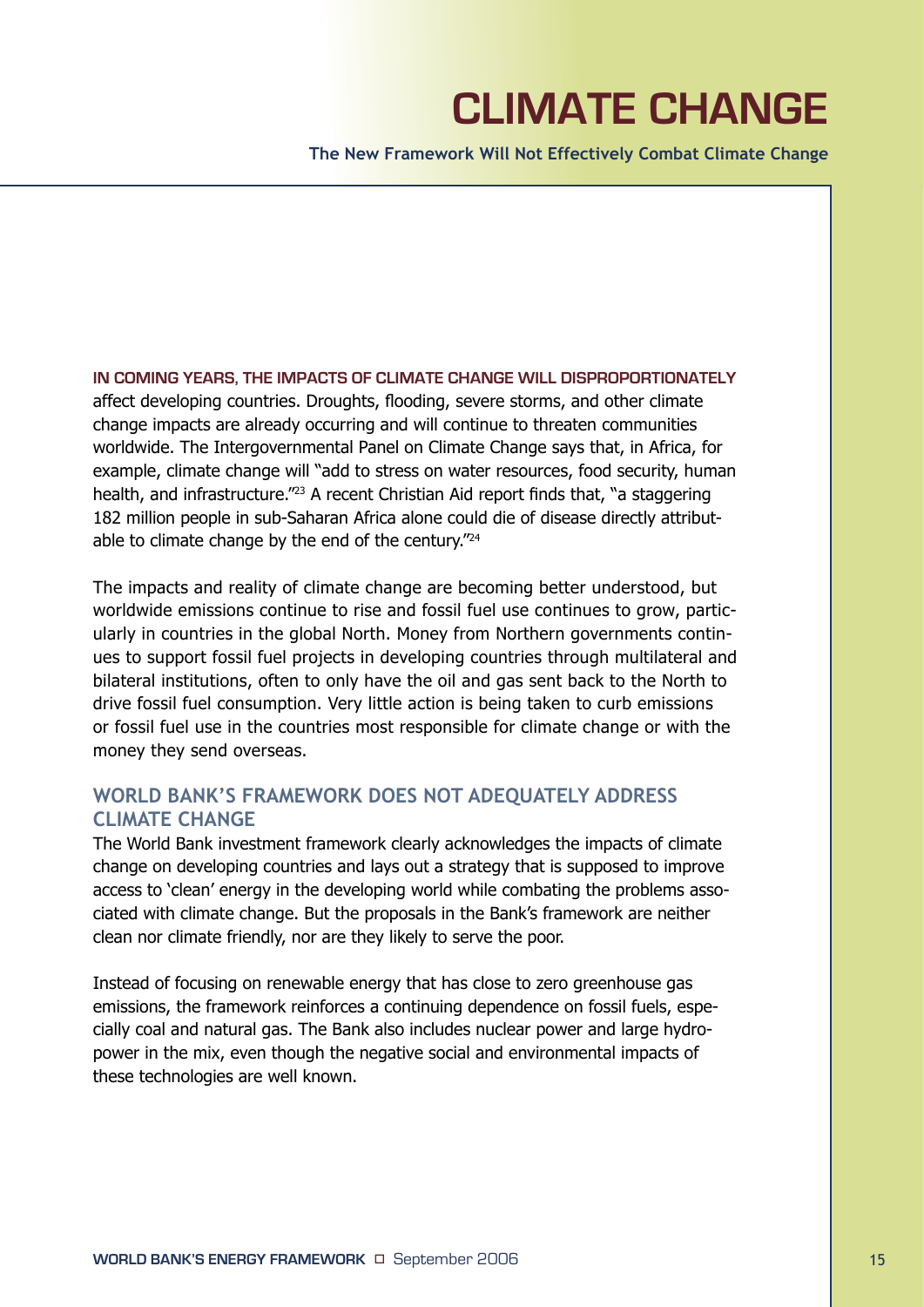### **CLIMATE SCENARIOS WOULD ALLOW GREENHOUSE GASES TO REACH CATASTROPHIC LEVELS**

In the April 2006 version of the framework, the global climate scenarios on which the framework is based assume emissions levels and atmospheric carbon dioxide concentrations that are so high that they put the world on a path toward major catastrophe:

- $\Box$  The Bank admits in its framework that if atmospheric carbon dioxide increases above 450 parts per million, a global temperature rise beyond 2 degrees Celsius above pre-industrial levels is almost assured. The 2 degree limit has been adopted by the European Union and non-governmental organizations as the threshold for dangerous climate change, beyond which further temperature rise would cause "massive species extinctions and dramatic changes in ecosystems [which] will have severe consequences for human well-being." However, the draft considers scenarios that range from 450 to 1000 parts per million of carbon dioxide, sending the message that it might be a viable option to allow carbon levels to reach well beyond 450 parts per million.
- $\Box$  In addition, the draft assumes a 60 percent growth in greenhouse gas emissions by 2030 as its "reference case" scenario for world energy use. This reference scenario would see hundreds of millions of people in less developed countries put at higher risk of starvation and disease, or turned into "environmental refugees" due to a sea level rise that could reach 3 feet or more within a century. Recent scientific reports suggest such an increase would place between 1.2 billion and 3 billion people at risk of water shortages, and would cause millions of tons of cereal crops to fail.

The August 2006 draft, by contrast, does not suggest any limit for greenhouse gas emissions, suggesting that none is needed — no limit is just as dangerous as proposing a high limit.

- $\Box$  While developing countries have no emissions targets yet, this does not justify the Bank's promotion of a fossil fuel-intensive energy path in these countries. Instead of promoting coal and natural gas, the Bank should be using its resources to show how both developed and developing countries can ensure the lowest greenhouse gas emissions trajectory possible. The Bank should undertake a transparent assessment of all costs, including those associated with greenhouse gas emissions and social and environmental impacts, in order to evaluate appropriate energy options.
- $\Box$  The clean coal and natural gas technologies that the Bank intends to promote will reinforce the carbon-emitting fossil-fuel path that developing countries are on today. New coal plants and natural gas pipelines have high sunk costs and long lifetimes that will deter investment in alternative energy sources and delay a move to a truly clean, renewable energy path for the developing world. There is no justification for Northern governments to help developing countries down an energy path that will contribute to harmful climate change, and will likely only become more costly in the future.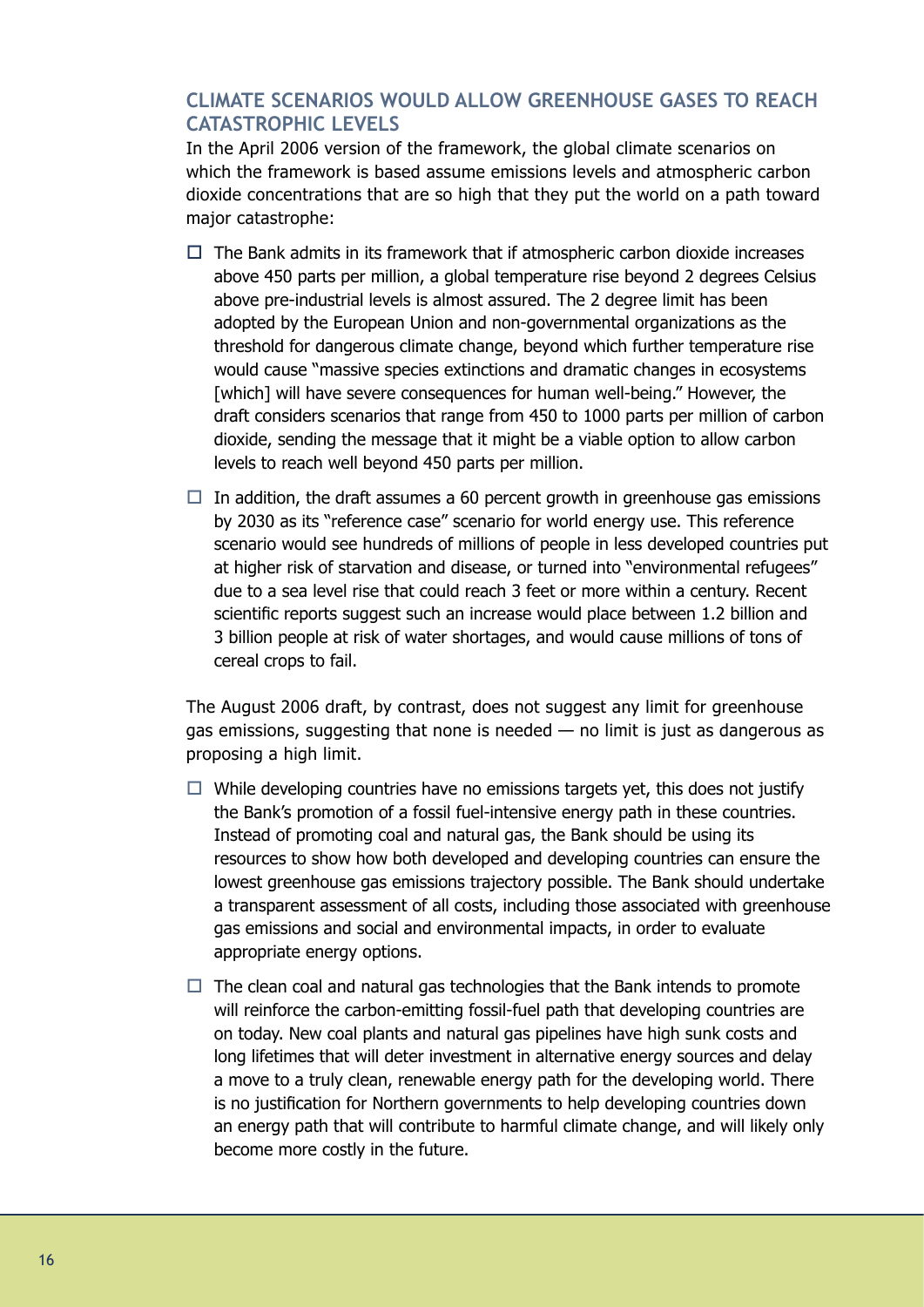### **PUBLIC RESOURCES SHOULD BE DIRECTED TOWARDS TRULY SUSTAINABLE ALTERNATIVES**

Both draft versions of the framework put forward a wide array of 'clean' energy technologies for developing countries. But many of the proposed technologies are not clean – they rely on carbon-emitting, non-renewable energy sources, like coal and natural gas. And several technologies, such as carbon capture and storage, are still unproven. Other proposed technologies, such as large dams and nuclear power, have been shown to cause major environmental and social damage.

There is no indication in the framework that any sort of lifecycle analysis of carbon emissions or costs will be used in deciding which of these technology options to use. It is likewise unclear that any environmental or social impacts outside of the cost of saving carbon will be considered when deciding for or against any of these technologies. The environmental and social externalities of each of these energy technologies must be considered when estimating the relative costs of these energy options.

#### **"Clean" Coal**<sup>26</sup>

The World Bank framework puts a heavy emphasis on the promotion of "clean coal" technologies in developing countries. "Clean coal" is a term given to coal that has been chemically washed of minerals and other impurities. While "clean coal" is less polluting when burned than conventional coal, it still creates substantial amounts of greenhouse gases. Additionally, mining coal still poses significant environmental problems and human rights abuses. Making coal use more efficient does not address the problems associated with mining coal, which degrades land, pollutes rivers and streams, and harms workers.

**INTEGRATED GASIFICATION COMBINED CYCLE (IGCC):** Integrated Gasification Combined Cycle (IGCC) power plants use synthetic gas created from coal as the main fuel for energy production. The synthetic gas is produced when coal is heated up, but not burned, and gas is given off — a process also known as "gasification." The IGCC process uses steam generated as waste heat to drive another turbine, thereby the name "combined cycle."



The "carbon dinosaur" fights against climate change.

PHOTO CREDIT: JANNEKE BRUIL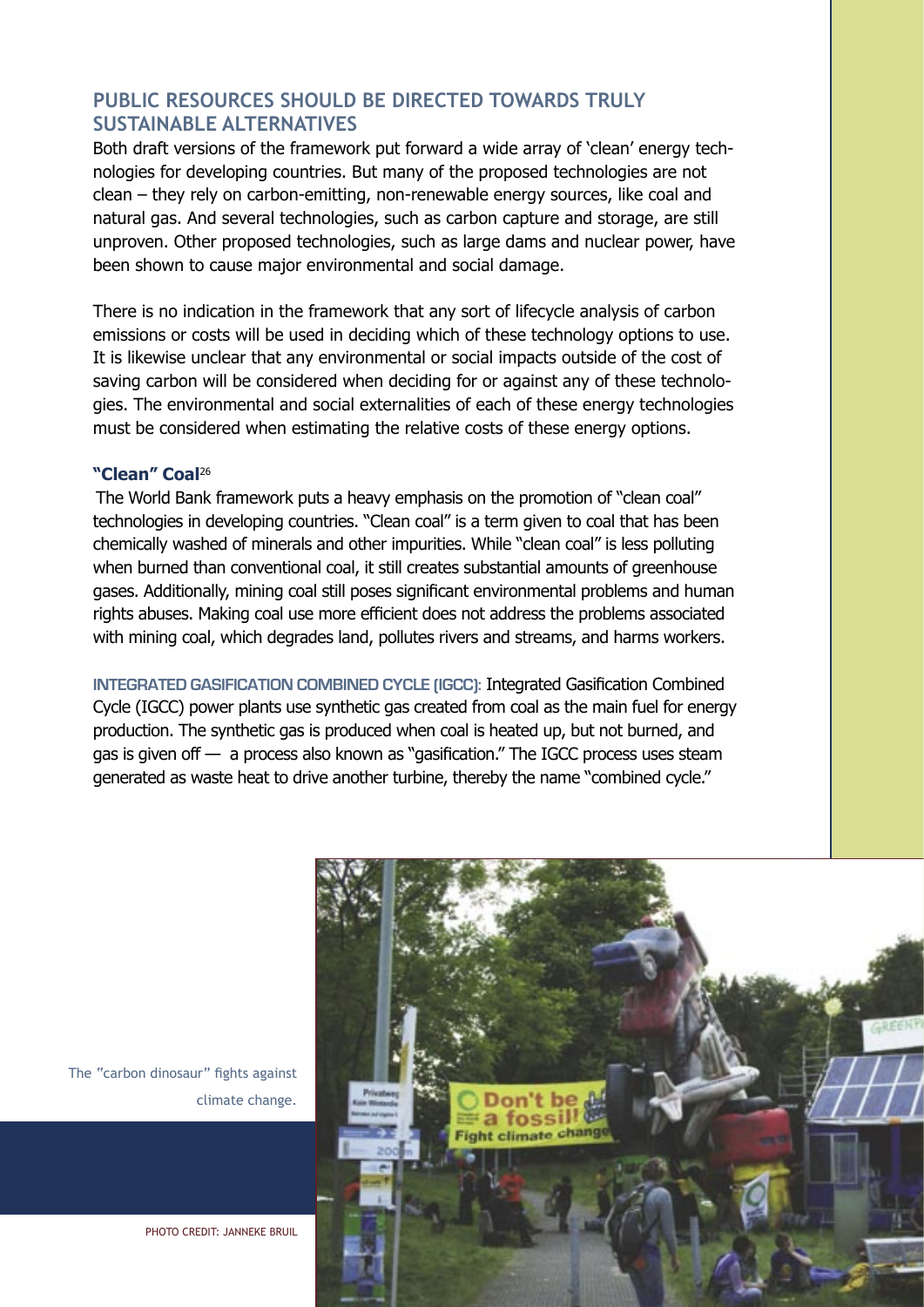While IGCC power plants are more efficient than conventional ones, they still emit substantial amounts of carbon dioxide. The World Bank's report suggests that new coal power plants would only increase efficiency by 10 to 13 percent, and that substantial subsidies will be needed to build these plants: "...It is likely that the coal industry will require incentives or regulations (e.g., constraints on carbon emissions) to routinely build the 45-48 percent efficient ultra-super critical or integrated gasification combined cycle (IGCC) plants instead of conventional coal-fired power plants with 35-37 percent efficiency." Other technologies, such as wind power, could produce greater cuts in carbon dioxide emissions at a lower cost than IGCC plants.

**CARBON CAPTURE AND STORAGE:** To actually reduce the amount of carbon released in the air, the new coal technologies rely on carbon capture and storage (CCS) to bury carbon underground or in the ocean. But this technology is currently unproven and expensive. The costs are estimated to be as high as \$2,088 per kilowatt for an integrated gasification combined cycle plant with carbon capture and storage.<sup>27</sup>

This technology also raises a number of practical concerns. There are no proven CO2 storage facilities. Storage of the CO2 is envisaged either in deep geological formations, deep oceans, or in the form of mineral carbonates. Yet recent studies show that CO2 stored underground is causing a chemical reaction that may end up dissolving the very mineral that helps keep the gas underground.

While carbon capture and storage advocates claim that it could reduce greenhouse gas emissions from coal and other fossil fuels by 80 to 90 percent, they often fail to mention how much energy the process of carbon capture and storage requires — anywhere from 10 to 40 percent more than the energy production process itself. This could increase both the price of the plant by 30 to 60 percent and the quantity of fuels needed to capture the carbon. This, in turn, has environmental impacts — both at the source of mining for fossil fuels, and when the waste products, such as mercury — a common byproduct of coal burning — are disposed of. After capture, the CO2 must be transported to suitable storage sites. This is done by pipeline, which is generally the cheapest form of transport, or by ship when no pipelines are available. Both methods are currently used for transporting CO2 for other applications. The energy costs associated with transportation are significant.

Using limited public resources to subsidize coal-related technologies will perpetuate and promote reliance on an inherently dirty energy source, at a higher cost than cleaner alternatives and at the expense of improving energy efficiency or putting countries on a truly renewable, sustainable energy path. The World Bank would do better to invest in cleaner technologies, such as wind power, that produce energy without the environmental and social impacts of coal and the uncertainty of new technologies.

#### **Large Hydropower**

The World Bank framework prioritizes "large regional hydropower and thermal generation plants" as the appropriate way to expand access of the poor to energy. The framework also presents "advanced fossil-fuel technologies (...), hydropower, wind and nuclear" as the solutions to combat climate change.<sup>28</sup>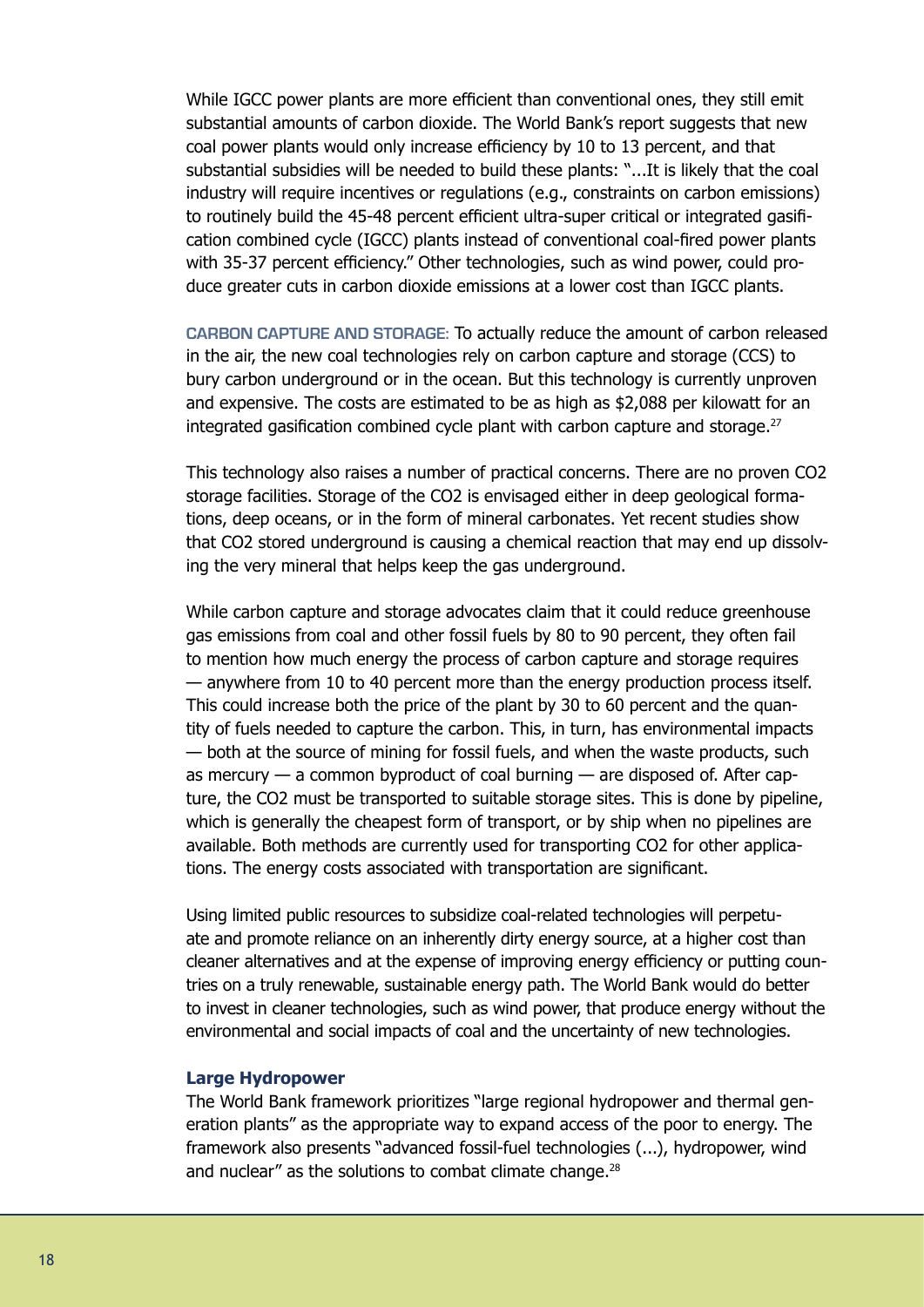Large hydropower projects are not a clean or renewable source of electricity. According to the independent World Commission on Dams, "large dams generally have a range of extensive impacts on rivers, watersheds and aquatic ecosystems" and "have led to irreversible loss of species and ecosystems". Dams have altered 60 percent of the length of the world's large river systems and have caused a rapid loss of freshwater biodiversity. According to the Millennium Ecosystem Assessment, "freshwater ecosystems tend to have the highest proportion of species threatened with extinction". Up to 35 percent of freshwater fish species are estimated to have become extinct, endangered or vulnerable. Dams have also flooded hundreds of thousands of square kilometers of valuable ecosystems, including irreplaceable habitats for endangered species and the farmlands of the rural poor. Finally, most large hydropower projects also have devastating social impacts. According to the World Commission on Dams, large dams have so far displaced 40 to 80 million people, and have impoverished most of them in the process.

The environmental impacts of large dams also include the emission of greenhouse gases. Because of their methane emissions, the climate impacts of tropical hydropower reservoirs have often exceeded those of conventional fossil fuel plants generating equivalent amounts of energy. Emissions from the Balbina reservoir in Brazil, for example, are estimated to be some 25 to 28 times higher per kilowatt hour than emissions from modern coal-fired power plants. The World Bank-financed Nam Theun 2 hydropower project in Laos could result in higher greenhouse gas emissions than a natural gas plant generating the same amount of electricity.

Large hydropower projects (above 10 MW), particularly in tropical areas, should not be considered a renewable or "clean" technology, given their social and environmental impacts and the likelihood that they will create substantial greenhouse gas emissions.



World Bank protest in Indonesia.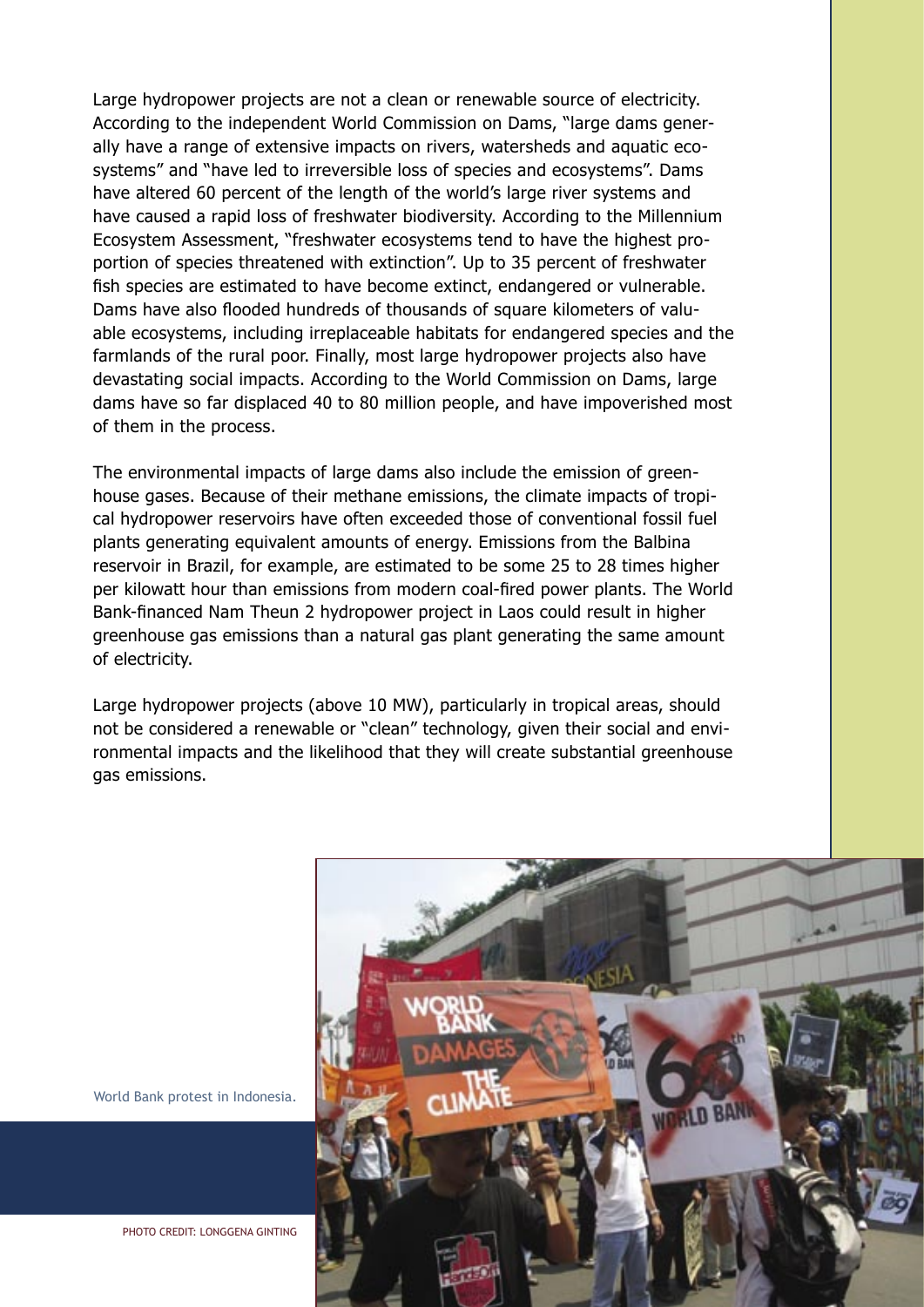#### **Nuclear Power**<sup>29</sup>

By including nuclear power in its definition of "clean energy," the World Bank has ignored the impacts of the full production cycle, in terms of its greenhouse gas emissions and broader sustainability criteria.

The framework wrongly states that nuclear power has zero carbon emissions. While this is the case for reactor operations, it does not consider the carbon emissions from uranium mining, processing, enrichment, fuel fabrication, long-term radioactive waste storage and decommissioning. Counting these emissions reveals that although the carbon footprint of nuclear power remains well below that of coal and oil, it is much more significant than renewable technologies like wind and solar, or increased energy efficiency programs.

Nuclear power, by virtue of its own indirect carbon emissions and high costs, does not offer an effective means of reducing greenhouse gases. At \$2000 to \$4000 per kilowatt, nuclear power is a much less cost-effective strategy to reduce carbon emissions than other energy technologies.<sup>30</sup> In order for nuclear power to make a significant dent in carbon emissions (a 20 percent decline) there would need to be three to four times more reactors in the world, costing trillions of dollars. Paying for these reactors would divert significant resources from other emissions-free technologies. By some estimates, 'nuclear power saves as little as half as much carbon per dollar as wind power and traditional cogeneration, half to a ninth as much as innovative cogeneration, and a little as a tenth as much carbon per dollar as end-use efficiency.<sup>' 31</sup>

Beyond economics, nuclear power is particularly unsuited for developing countries, not only for safety, waste disposal, and proliferation concerns, but because of infrastructure and human resource needs. There is already a shortage of trained professionals to operate and regulate the nuclear industry worldwide, and even more acutely in developing countries. And, as a power-grid based technology, the development of nuclear power will do little to meet the energy needs of the hundreds of millions of people that live without access to electricity sources.

The World Bank should affirm that its funds will not be used, directly or indirectly, for nuclear power projects.



A nuclear landscape.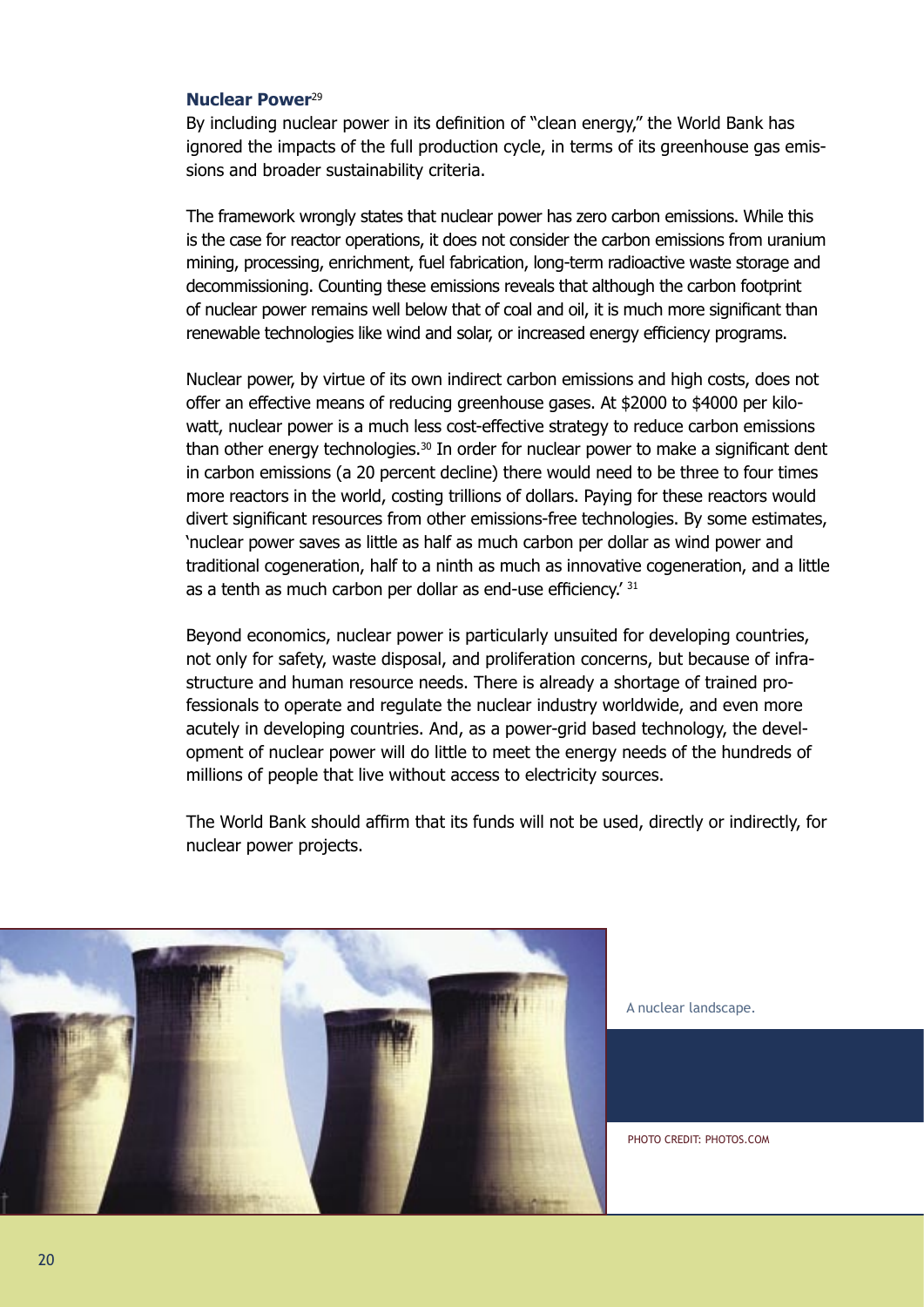## **POVERTY**

**The New Framework Will Not Effectively Reduce Poverty**

**ENERGY INEQUALITY HAS RISEN TO STRIKING LEVELS. IN 2005, PEOPLE LIVING**  in high-income countries consumed 21 times more modern energy per capita than people in low-income countries.32 Worldwide, 2.4 billion rely on traditional biomass (wood, dung and crop waste) for cooking and 1.6 billion people do not have access to electricity, 80 percent of whom live in rural areas. Almost two thirds of all Africans and 83 percent of people living in rural Africa have no access to modern energy supplies such as electricity.<sup>33</sup> In absolute figures, the number of Africans living without electricity is expected to increase from 509 million today to 650 million by 2030.<sup>34</sup>

The lack of access to electricity and to clean and efficient cooking and heating fuels has serious social, economic and environmental consequences. Most African women spend several hours collecting firewood every day – time that they could spend more productively on other activities. Indoor air pollution caused by open fires and inefficient stoves claims an estimated 2 million lives each year. Without electricity, children cannot learn after dark, medicine cannot be refrigerated, rural enterprises are hampered in creating jobs, and safe drinking water cannot be supplied in many places. The International Energy Agency estimates that modern energy will need to be provided to an additional 700 million people by 2015 if the Millennium Development Goals are to be met.<sup>35</sup> Despite this evident need, the extension of basic electricity services to the world's poor have often not been given the same priority as providing energy to business and industrial consumers to boost economic growth.

#### **WORLD BANK'S FRAMEWORK DOES NOT HELP THE POOR**

The World Bank investment framework focuses on expanding electricity generation through conventional means, such as centralized power plant and power line distribution, in order to promote economic growth and expanded access to energy services. It does not propose shifting investments to renewable energy sources, but instead prioritizes "large regional hydro and thermal generation plants" as the appropriate way to provide access for the poor.<sup>36</sup> This approach is highly questionable on two accounts: First, conventional energy technologies cause serious social and environmental costs that are usually borne by the poorest members of society. Secondly, rural communities that are not connected to the electricity grid are often bypassed by the expansion of conventional electricity generation, as well as by development strategies that assume economic growth trickles down to the poor.<sup>37</sup>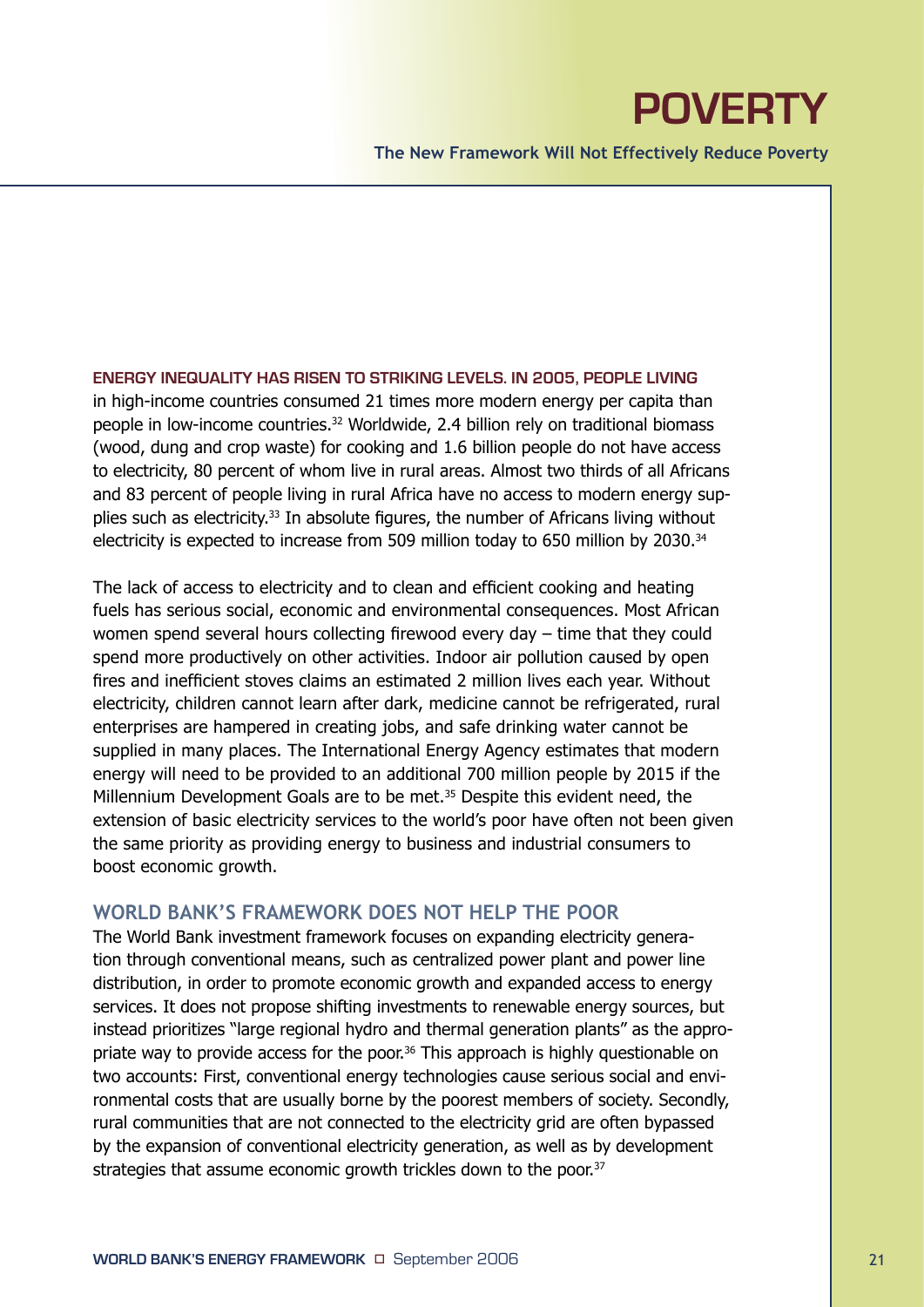### **LOCAL RENEWABLE ENERGY SHOULD BE PROMOTED**

For the following reasons, an energy development strategy that focuses on renewable energy technologies and rural electrification is more likely to combat climate change while reducing poverty and helping to reach the Millennium Development Goals:

#### □ Renewable energy has low social and environmental impacts:

Conventional energy technologies appear comparably cheap because their social and environmental costs are externalized. Thermal power plants and large reservoirs, particularly in tropical regions, emit large amounts of greenhouse gases and have serious impacts on the local environment. According to the World Commission on Dams, large dams have displaced an estimated 40 to 80 million poor people. In comparison, energy sources derived from wind, solar and smallhydro have much lower social and environmental impacts. Additionally, renewable energy avoids the rampant health problems found in most drilling, dam and mining areas that result from the influx of workers and job seekers.

- □ Renewable energy can often be the most cost effective choice: The cost of extending electric grids to rural areas with low population densities is often prohibitive. In comparison, local grids based on renewable energy sources are a cost-effective approach to serving the poor.
- $\Box$  Renewable energy is less likely to cause corruption and conflict: Conventional energy projects like oil and gas pipelines and large dams are prone to corruption and abuse of revenues, often leading them to cost much more than originally intended. These large projects can also cause tension and conflict as a result of governments vying for control of global energy resources.
- □ Renewable energy can promote self-reliance and ownership of resources: Renewable energy technologies such as modern sustainable biomass, geothermal, wind, solar, small-scale hydro and marine energy are more commonly based on local resources than centralized conventional technologies. They can reduce dependence on conventional energy resources that run the risk of volatile prices and availability. Establishing local, renewable energy resources through cooperatives or small businesses can promote community ownership of energy and encourage participation in control of energy resources, increasing energy independence and self-reliance.
- $\Box$  **Renewable energy creates jobs:** Power generation based on fossil fuels, large hydropower, and nuclear power creates an estimated 75 to 370 jobs per terawatt hour. In comparison, wind energy creates 900 to 2,400 jobs; bioenergy from sugarcane 3,700 to 5,400 jobs; and solar power, an estimated 29,600 to 107,000 jobs per terawatt hour.<sup>38</sup> Renewable energy often creates jobs for non-skilled, local workers, whereas conventional capital-intensive energy industries generally rely on a small number of educated, often foreign, professionals.

Currently, renewable energy technologies have a capacity of 160 gigawatts worldwide, which makes up about 4 percent of the global power generating capacity. The fastest growing energy technologies are solar panels or "photovoltaics" (with an annual growth rate of 60 percent since 2000) and wind power (with an average growth rate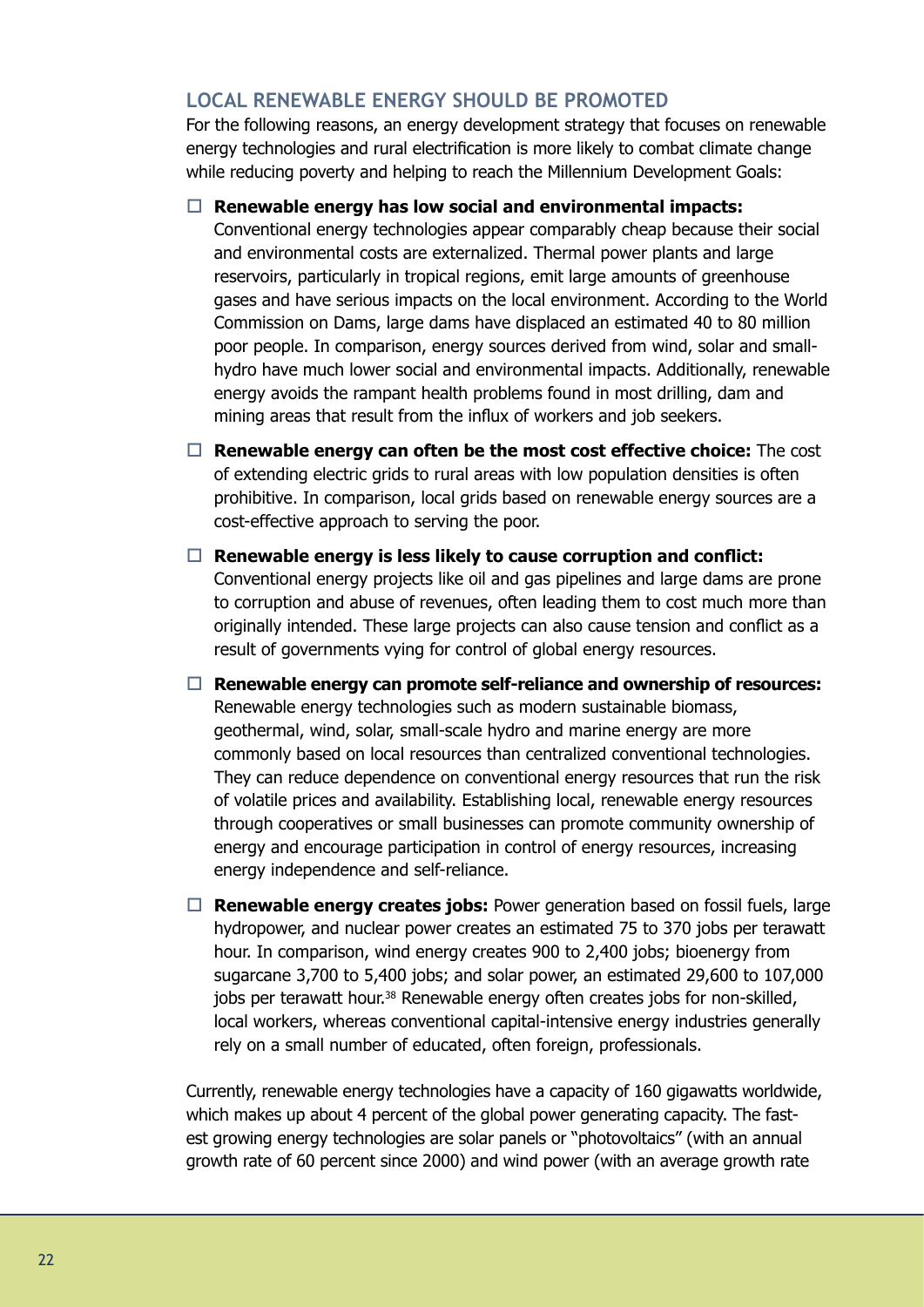of 28 percent). The costs of wind power have declined by 12 to 18 percent with each doubling of global capacity, and those of solar photovoltaics, by 20 percent.<sup>39</sup>

Renewable energy technologies will not be able to address all energy needs of developing countries over the short term. However, they could go a long way to cover the basic energy needs of the world's poor. A single individual's basic electricity needs (including agricultural, industrial and commercial uses and transmission losses) are estimated at 56 watts. The basic electricity needs of 1 billion people could thus be covered with a generating capacity of 56 gigawatts.40

A program to create 56 gigawatts of capacity with low or no-carbon technologies (including capacity building) would cost an estimated \$100 billion dollars.<sup>41</sup> In comparison, the worldwide subsidies for conventional sources of energy (and particularly fossil fuels) are estimated to amount to at least \$150 to \$250 billion per year.<sup>42</sup> Increased support from governments and international financial institutions for renewable energy technologies would bring down the relative costs of these technologies not just for poverty reduction, but also for combating climate change.

International financial institutions play a critical role in driving policy and financing decisions in the energy sectors of Southern countries. At present, the World Bank's energy portfolio is heavily slanted towards conventional energy technologies, and less than 10 percent of World Bank energy financing each year goes to renewables and energy efficiency (see box "The World Bank Group's Energy Portfolio"). The Bank's framework for future energy investment does not suggest a significant shift in this emphasis.



The villagers affected by the Lesotho Highlands Water Project will be the last to receive benefits from the project.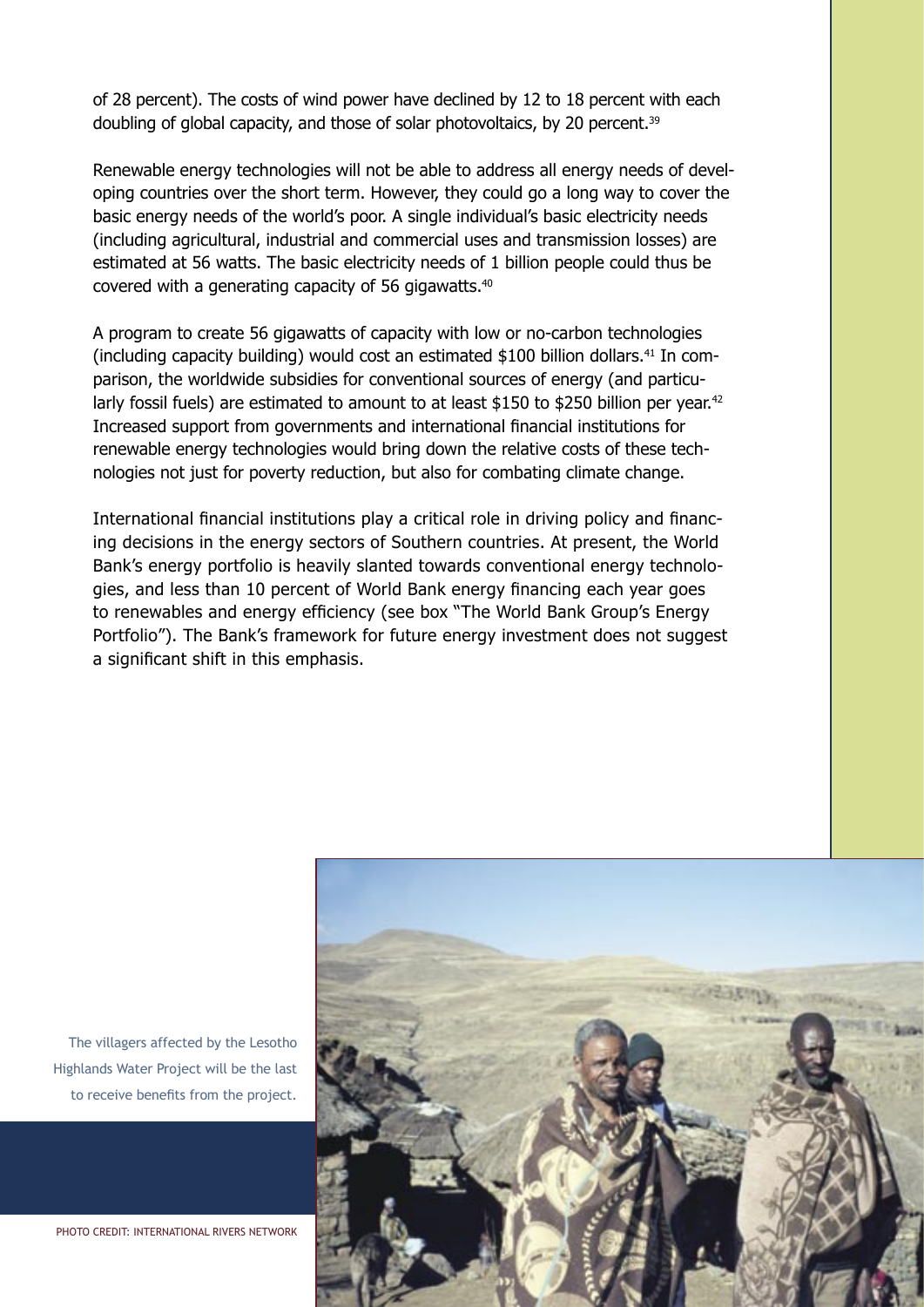### **End Oil Aid: Oil Subsidies and External Debt**

Soaring oil prices are undermining the benefits of debt cancellation and putting serious stress on many of the world's most impoverished countries. Adjusted for inflation, oil is now more expensive than at any time since 1980, and the rising cost of oil imports is draining far more money out of impoverished countries than debt cancellation is contributing each year. For example, it is estimated that the cost of Tanzania's oil imports will rise from roughly \$190 million in 2002 to about \$480 million in 2006, representing an additional \$290 million in payments each year for roughly the same amount of oil. In comparison, debt cancellation is expected to free up roughly \$140 million in Tanzania in 2006, less than half of the additional amount that the country is paying for oil imports each year.

This is not the first time that volatile oil prices have played a role in exacerbating debt. The oil shocks of 1973-74 and 1979-80 played a central role in triggering the modern debt crisis and clearly exposed the dangers of oil dependence. Unfortunately, the world's industrialized countries and international institutions like the World Bank responded to the oil shocks of the 1970s by focusing their efforts on increasing oil supplies rather than overcoming oil addiction. The World Bank alone has provided billions of dollars in handouts to oil corporations since the last oil shock. It has also pressured impoverished countries to restructure legal and regulatory frameworks in ways that privilege the largest and most profitable corporations on earth. These policies have both fueled global warming and encouraged oil dependence.

Governments and international institutions like the World Bank should stop using development assistance to support companies like Exxon, Shell and BP. Instead, aid money should go to initiatives that fight global warming and help countries overcome their dependence on oil. It is time to end oil aid and focus on promoting new renewables and energy efficiency.



Friends of the Earth International protested at the Shell shareholder's meeting in The Hague in May 2006.

PHOTO CREDIT: GWENDAL DANGUY DES DESERTS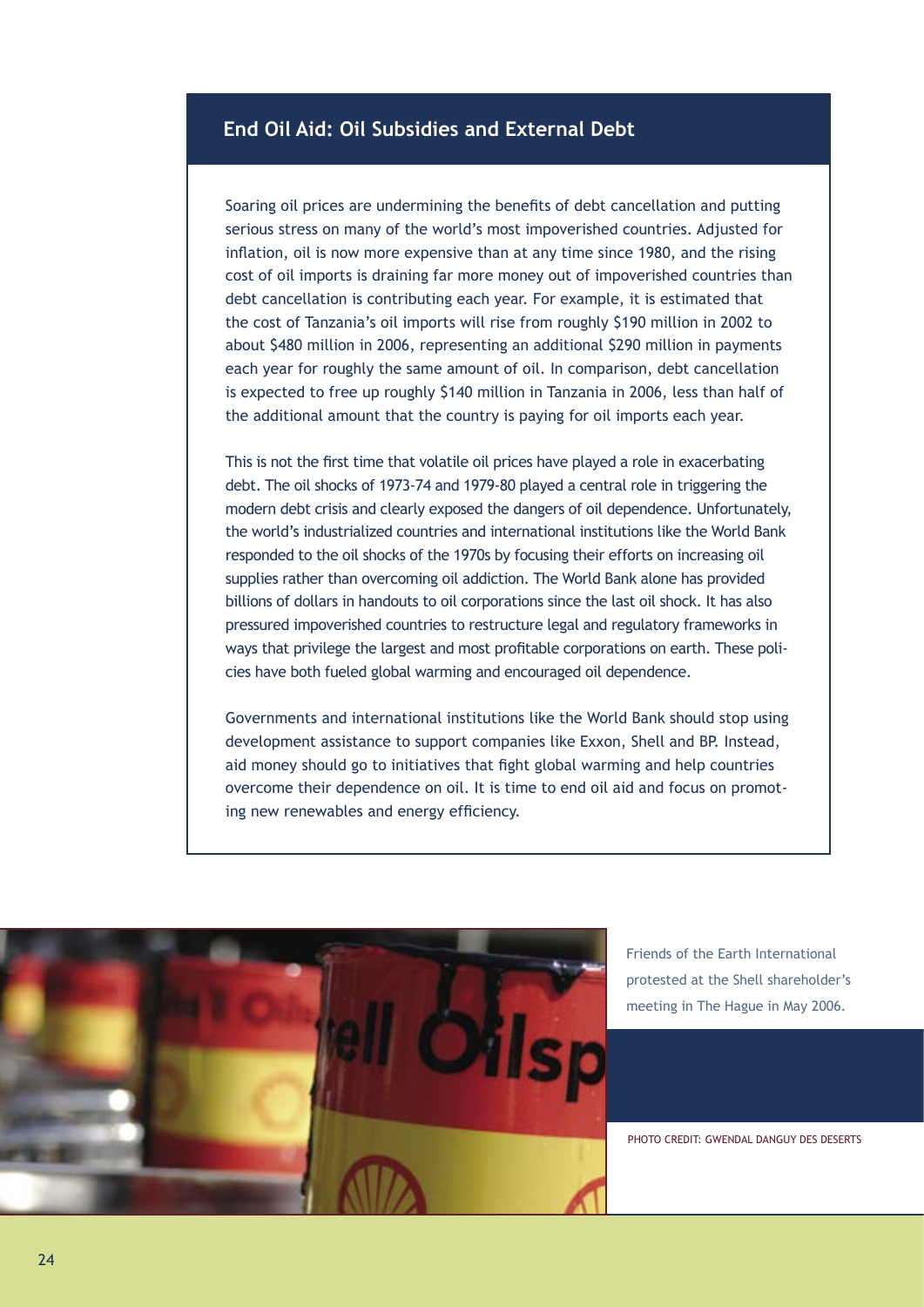# **HISTORY**

**The World Bank's History and Structure Make It a Poor Lead on Clean Energy**

**THE WORLD BANK'S CHECKERED HISTORY ON ENERGY AND CLIMATE ISSUES**  makes it a poor candidate to lead international efforts in combating climate change. The World Bank's structure, governance, decision-making processes, and programmatic bias make it unlikely that the institution could make the changes necessary to effectively take on this role.

**NEO-LIBERAL BIAS:** Together with the International Monetary Fund, the World Bank is a major promoter of neo-liberal policy prescriptions that are often pushed onto borrowers as conditions for accessing financing. The Bank has encouraged the privatization of resources in support of multi-national corporations, often leaving communities more impoverished than before. The Bank has also pressured countries to undertake fossil fuel projects that have perpetuated poverty and debt. This neo-liberal bias does not necessarily allow for the types of policy interventions such as new regulations and subsidies required for a shift to cleaner and sustainable energy paths.

**ONE DOLLAR, ONE VOTE:** The Bank's structure ensures that the wealthiest countries control the Bank, crowding out the voice and interests of poorer members. Just seven countries possess 43 percent of the voting power of the 184-member country institution – more than all borrowing countries combined. The Bank's largest shareholder, the US, routinely opposes all Bank-financed projects that seek to implement provisions of the Kyoto Protocol.

**LACK OF TRANSPARENCY:** The Bank's Board operates behind closed doors. Furthermore, the Bank does not release complete information on projects under consideration before decisions are made, which greatly limits public input.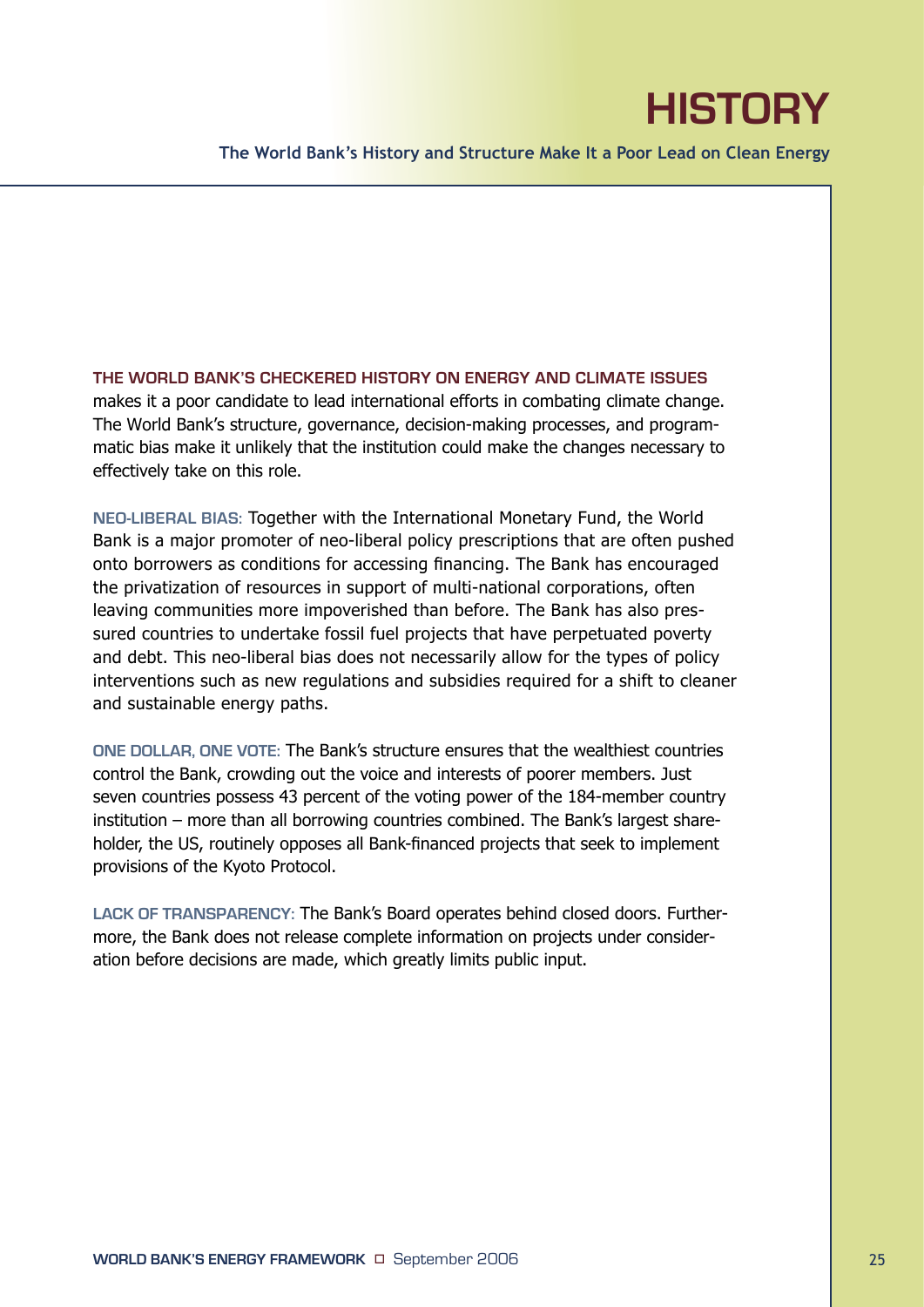

Protests in front of the World Bank in Washington, DC.

PHOTO CREDIT: DAPHNE WYSHAM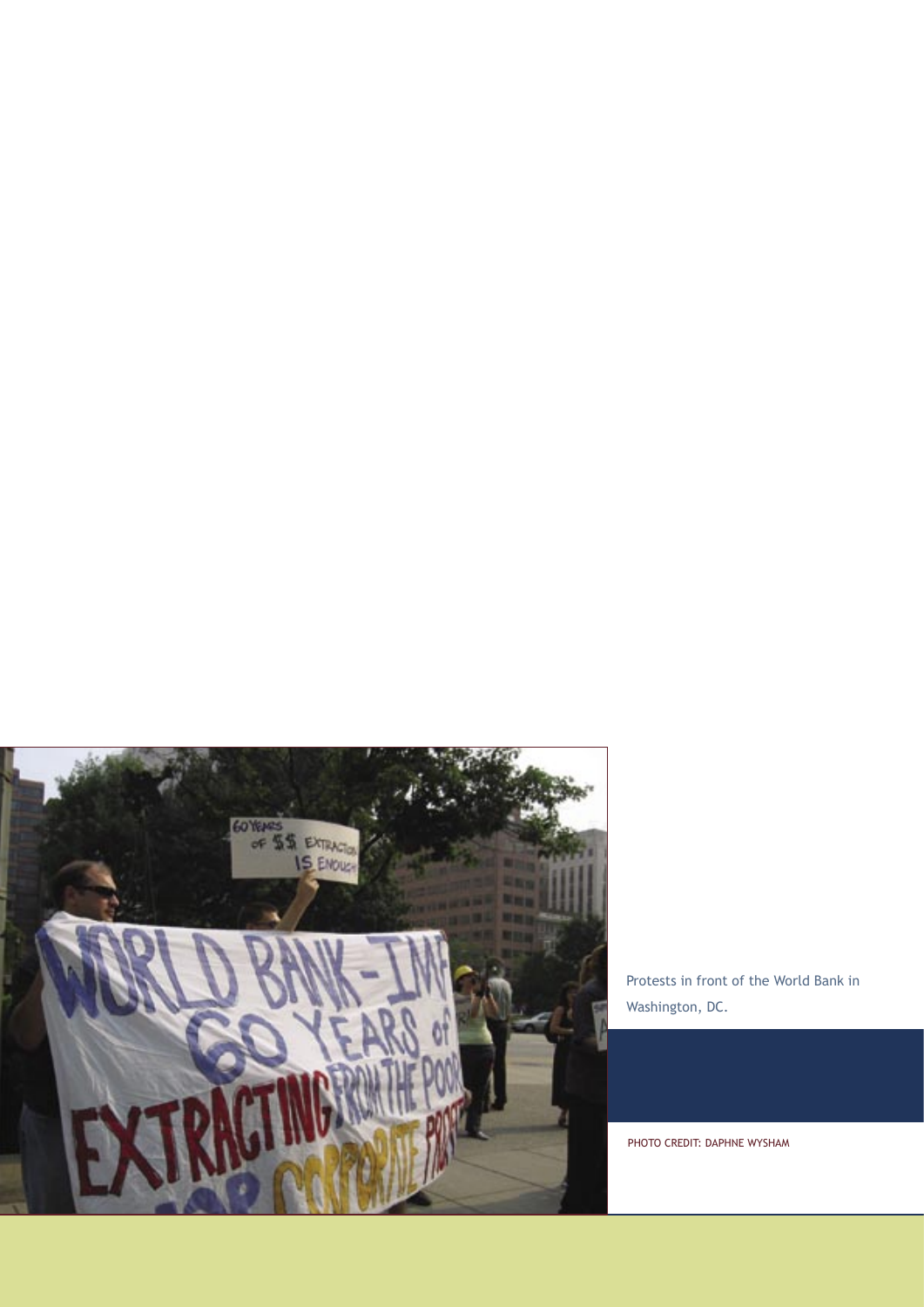# **CONCLUSION**

**Conclusion and Recommendations** 

**CLIMATE CHANGE AND ENERGY POVERTY ARE URGENT ISSUES THAT NEED TO BE** addressed immediately. The impacts of climate change will disproportionately affect developing countries, threatening lives and livelihoods and hindering development. At the same time, the lack of access to electricity and to clean and efficient cooking and heating fuels has serious social, economic and environmental consequences. Renewable energy and energy efficiency present an opportunity to address both of these issues.

The World Bank's history on energy, poverty, and climate issues and its institutional structure make it the wrong place to concentrate new resources or authority in the emerging global climate regime. The August draft of the Bank's clean energy investment framework has shown some improvements over the April draft. However the Bank's approach is still fundamentally flawed. It does not include emissions targets, and places too much emphasis on fossil fuel technologies. And although it puts increased emphasis on poverty reduction, it should place a stronger emphasis on renewable energy as a more likely way to combat climate change and reduce poverty.

Additionally, even while acknowledging the consequences of global climate change, the Bank still refuses to stop financing fossil-fuel energy production. In addition, the Bank's donor-dominated structure makes it an unlikely place to address global climate change concerns, for which Northern countries are largely responsible.

As disproportionate contributors to climate change, Northern governments must take responsibility to drastically reduce greenhouse gas emissions at home. Northern governments should also provide funding for developing country governments to start on truly clean and renewable energy paths that provide modern energy and electricity services to those who currently lack access.

To achieve the required greenhouse gas emissions reductions and to meet the needs of those lacking modern energy, Northern governments and multilateral and bilateral development agencies should:

 $\Box$  **End public subsidies for fossil fuels:** Public funding for fossil fuels is a complete anachronism at a time of excess profits, high prices, and escalating concern about climate change. Rich countries should stop subsidizing fossil fuels both at home and abroad. This includes putting an end to the widespread practice of using aid budgets and public international financial institutions like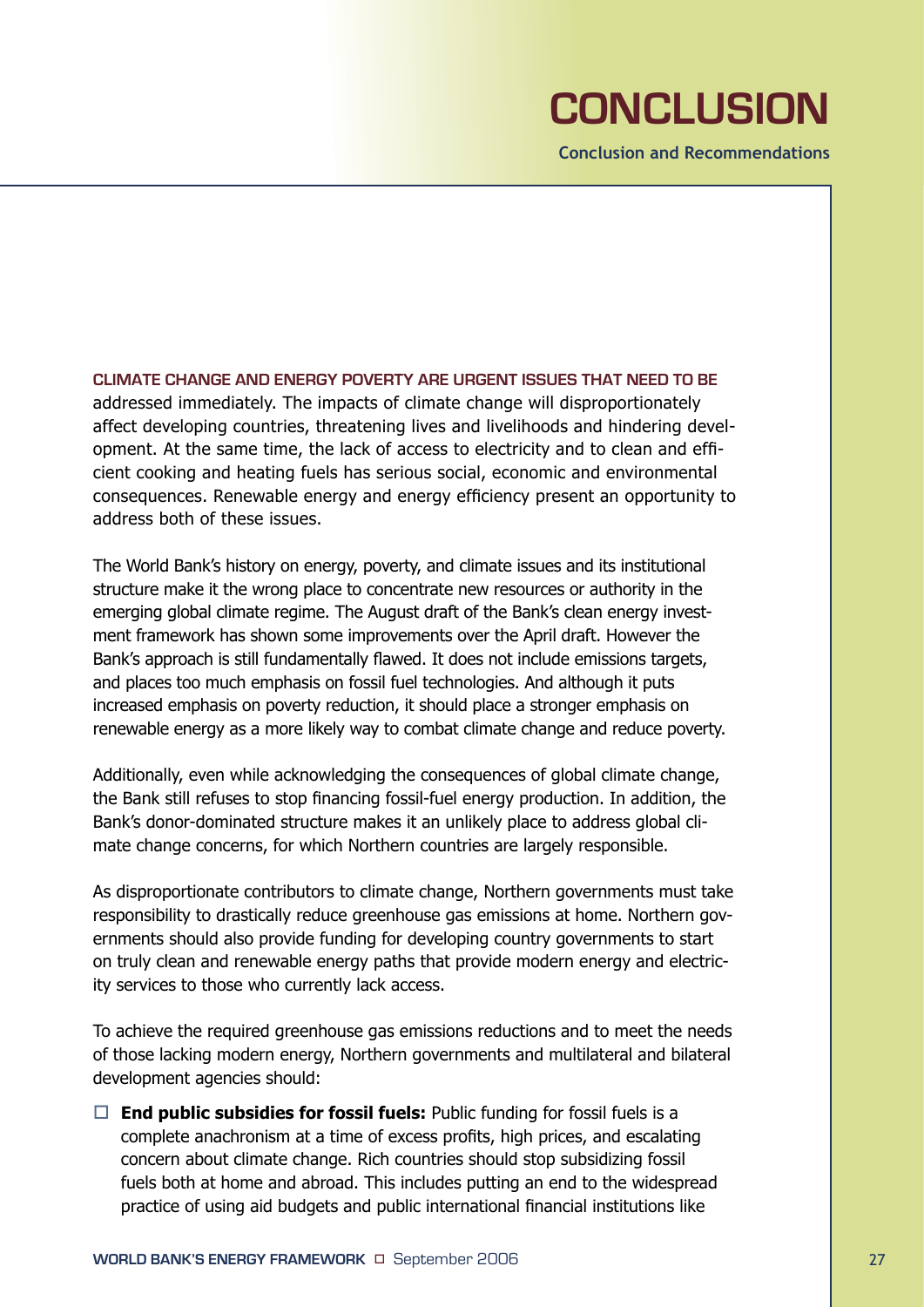the World Bank Group to subsidize and support the expansion of the fossil fuel industry, including through broad energy sector and infrastructure financing.

 As shown in the World Bank's own Extractive Industries Review, these projects do not alleviate poverty or address the energy needs of the poor. Instead, "fossil fuel aid" increases dependence on dirty energy, serves as "corporate welfare" to already rich companies, exacerbates debt in impoverished countries, is often associated with human rights abuses, corruption and conflict, and increases global carbon emissions.

 $\Box$  Step up efforts to meet the basic energy needs of the poor: Access to electricity and fuel for cooking and heating is a basic need. The rural poor are in greatest need of access to electricity, motive power, and efficient, clean and affordable cooking and heating fuels. Renewable energy technologies based on local availability and capacity (such as modern biomass, small hydro, geothermal, wind, and solar) are particularly appropriate options to support rural off-grid electrification. Improved stoves can make the use of cooking and heating fuels much more efficient. Multilateral and bilateral financial institutions should massively step up their efforts to support rural electrification and renewable energy programs that are owned and controlled by local people and based on their needs.

 Rich countries should concentrate their aid and development budgets and other public subsidies in the energy sector on alternatives to fossil fuels – such as new renewables and energy efficiency. Power utilities should cross-subsidize electricity connections and tariffs for the poor, and international financial institutions should not impose any policy conditions that prevent utilities from doing so.

□ Redirect existing dirty energy financing to renewable technologies and **energy efficiency projects via an appropriate multilateral framework or agency:** The World Bank Group continues to be dominated by the United States and other rich countries that are the world's heaviest polluters. As such, the World Bank is not the appropriate institution to design and execute a global framework for clean energy and development. This task should be the mission of an international agency that is not skewed towards Northern interests. One appropriate forum could be the United Nations. Any additional resources that rich countries make available for energy investment in the developing world should be channeled through such an institution or through bilateral programs and other alternative mechanisms.

 Renewable energy technologies are a global public good that reduce poverty. We should direct our energies towards effective action to attain the double dividend of poverty reduction and combating climate change.

□ Adopt aggressive targets for greenhouse gas emission reductions: An aggressive commitment to reduce emissions, under the UN Framework Convention on Climate Change, should guide the selection of investments by Northern governments and multilateral and bilateral development agencies, including an elimination of subsidies for fossil fuels.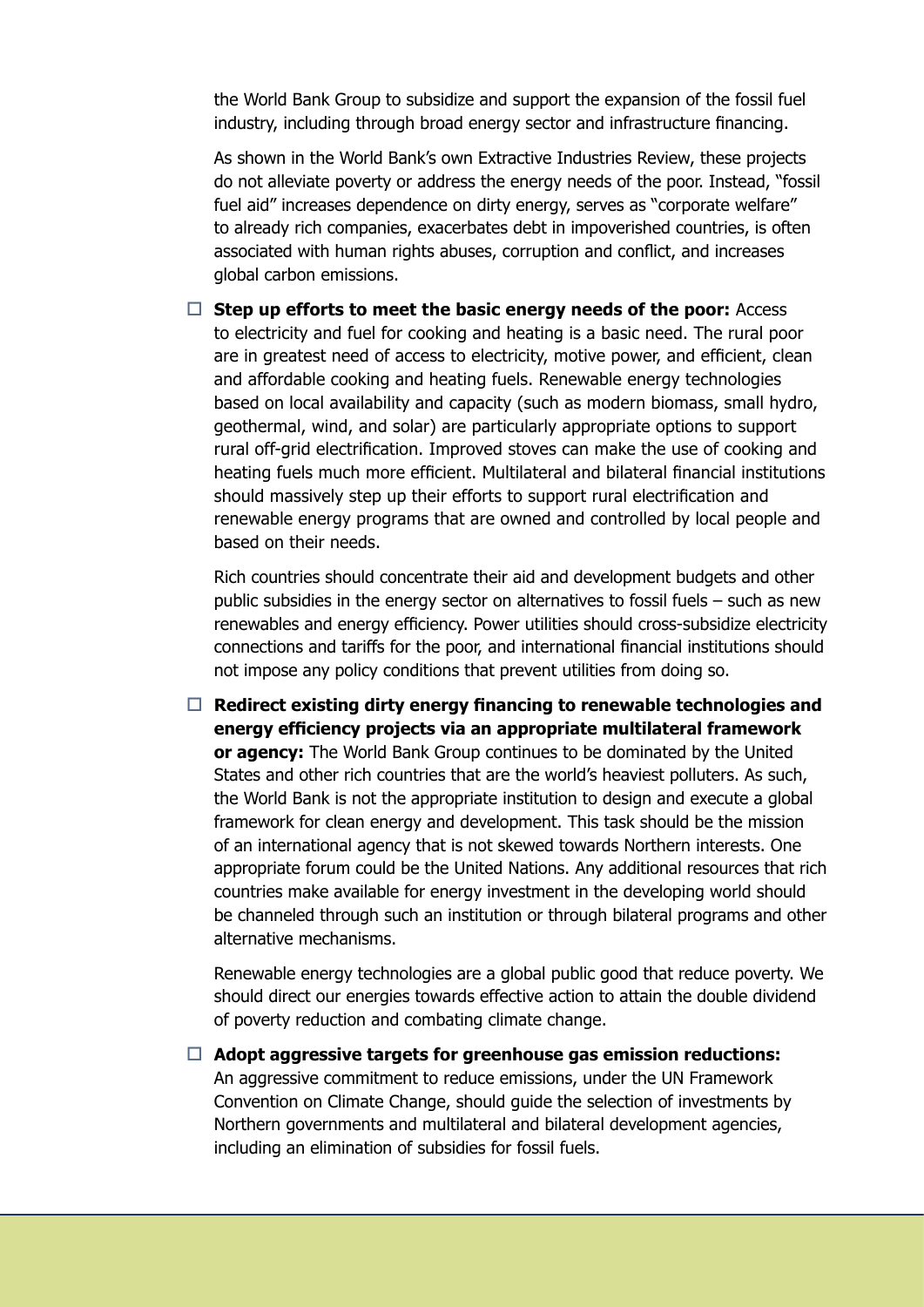# **ENDNOTES**

- 1 The World Bank Vice Presidency for Sustainable Development, *"An Investment Framework for Clean Energy and Development: A Progress Report,"* August 4, 2006.
- 2 Citizens United for Renewable Energy and Sustainability, *"Steps Toward a Sustainable Energy Future: Position Paper of the CURES Network for the CSD,"* 2006. **http://www.cures-network.org/ docs/cures\_folder\_2006.pdf**
- 3 Jim Vallette, Daphne Wysham, and Nadia Martínez, *"A Wrong Turn from Rio: The World Bank's Road to Climate Catastrophe,"* Sustainable Energy and Environment Network, 2004. **www.seen. org/PDFs/Wrong\_turn\_Rio.pdf**
- 4 Graphs for this box from: Friends of the Earth, *"Power Failure: How the World Bank is Failing to Adequately Finance Renewable Energy for Development,"* Friends of the Earth, October 2005. **http://www.foe.org/camps/intl/institutions/renewableenergyreport10242005.pdf**
- 5 Jim Vallette, Daphne Wysham, and Nadia Martínez, *"A Wrong Turn from Rio: The World Bank's Road to Climate Catastrophe,"* Sustainable Energy and Environment Network, 2004. **www.seen. org/PDFs/Wrong\_turn\_Rio.pdf**
- 6 Figures from: The World Bank Group, *"World Bank Group Progress on Renewable Energy and Energy Efficiency: Fiscal Year 2005,"* October, 2005. Two of the projects included as energy efficiency are largely regulatory and do not appear to provide direct funding for energy efficiency, and so it is questionable whether they should be included in these figures.
- $7$  The Bank defines "new" renewables and energy efficiency as "wind, solar, geothermal, biomass, thermal and electrical efficiency, and hydropower smaller than 10 megawatts."
- 8 US Treasury Department Office of the Assistant Secretary, *"An Examination of the World Bank Energy Lending Program,"* July, 1981.
- 9 The World Bank, *"The World Bank's role in the electric power sector: policies for effective institutional, regulatory, and financial reform,"* Washington, DC, 1993.
- 10 The World Bank, *"Energy efficiency and conservation in the developing world,"* Washington, DC, 1993.
- 11 An Environmental Defense Fund and Natural Resources Defense Council report in 1994, *"Power Failure,"* concluded that only 2 out of 46 electricity loans were consistent with the Bank's own policies. (Environmental Defense Fund and Natural Resources Defense Council, *"Power Failure: A Review of the World Bank's Implementation of its New Energy Policy,"* 1994.) A WWF study, commissioned in 1996, examined 56 energy loans and found only 3 that complied with the policies that were endorsed by the Bank's board in October 1992.
- 12 International Institute for Energy Conservation, Hagler Bailly, and the Stockholm Environment Institute. *"Carbon Backcasting Study,"* June 13, 1997.
- 13 GEF Secretariat, *"Study of the GEF's Overall Performance,"* March 2, 1998. The country assistance strategy or CAS describes the Bank's priorities and planned lending and non-lending activities in a borrowing country over a period of 3-5 years.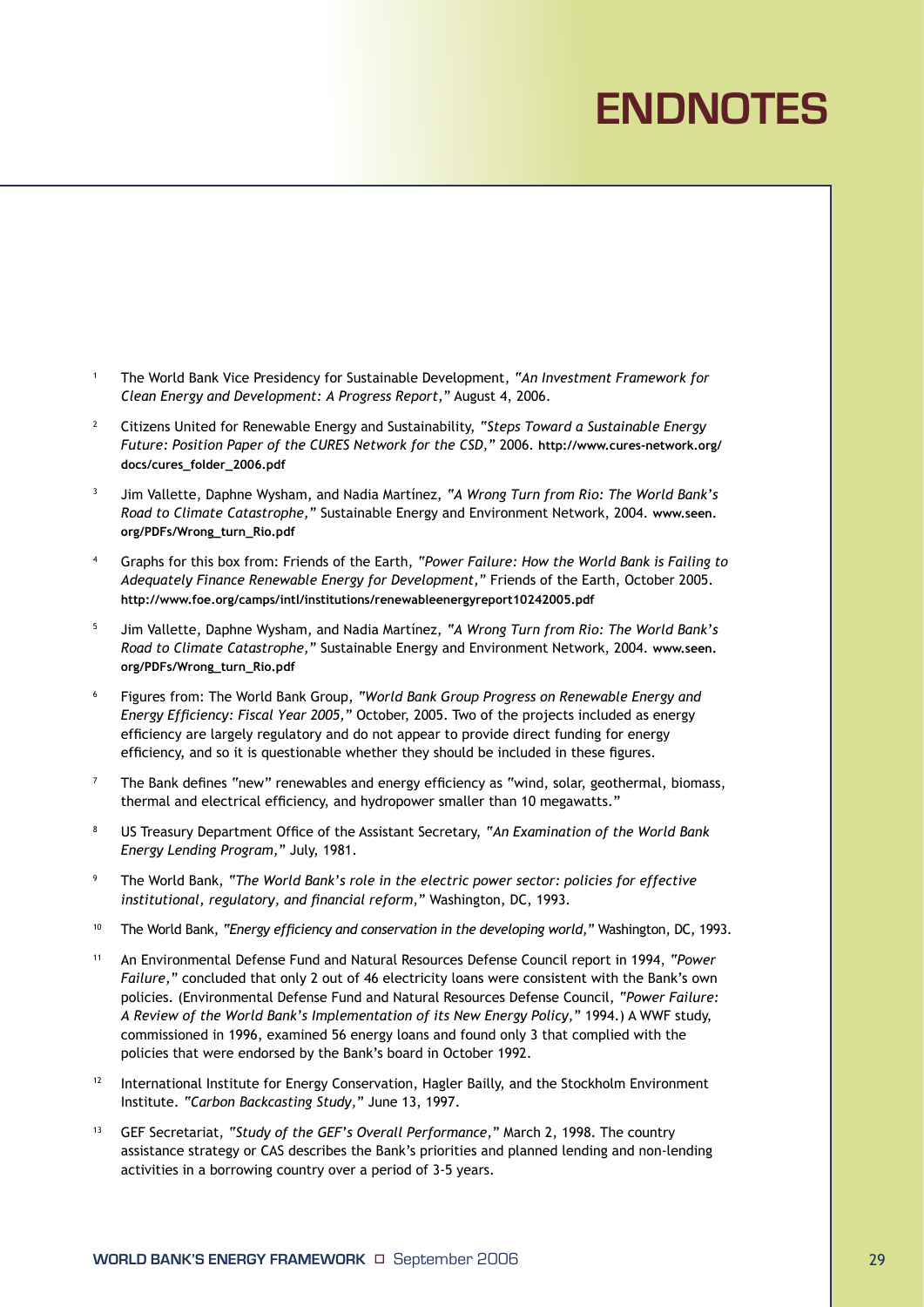- 14 World Commission on Dams, *"Dams and Development, A New Framework for Decision-Making,"* Earthscan, 2000.
- 15 The World Bank, *"Water Resources Sector Strategy,"* 2004.
- <sup>16</sup> Some of the other key recommendations of the EIR to the Bank include: Adopt free, prior and informed consent so that affected communities and indigenous populations have a voice in development and decision-making; Recognize and adopt human rights and core labor standards; Recognize "no-go" zones for biologically and sociologically diverse areas and avoid funding projects in them; Require transparency in revenue flows to companies, governments and communities. (Extractive Industries Review. "Striking a Better Balance: The World Bank Group and Extractive Industries." December, 2003.)
- 17 The World Bank, *"Clean Energy and Development: Towards an Investment Framework,"* April 5, 2006.
- <sup>18</sup> The World Bank, "An Investment Framework for Clean Energy and Development: A Progress Report," August 4, 2006.
- 19 Ibid., paragraph 24.
- 20 Patrick McCully, *"Comments on the World Bank/PCF CDM Project Design Document (PDD) for the China Xiaogushan Large Hydroelectric Project (XHP),"* International Rivers Network, August 21, 2005.
- <sup>21</sup> Daphne Wysham, "A Carbon Rush at the World Bank," Foreign Policy in Focus Special Report, February, 2002.
- <sup>22</sup> Kate Hampton, "Banking on Climate Change: How Public Finance for Fossil Fuel Projects is Short-*Changing Clean Development,"* SEEN/IPS, November 17, 2000.
- <sup>23</sup>*"Poverty and Climate Change: Reducing the Vulnerability of the Poor through Adaptation,"*  **http://www.oecd.org/dataoecd/60/27/2502872.pdf**
- 24 Christian Aid, *"The climate of poverty: facts fears and hope,"* May, 2006. **http://www.christian-aid. org.uk/indepth/605caweek/index.htm**
- 25 IUCN Release, *"Dire consequences if global warming exceeds 2 degrees says IUCN,"* November 29, 2005. **http://news.mongabay.com/2005/1129-iucn.html**
- 26 Greenpeace, *"Unmasking the truth behind 'clean coal'."* **http://www.greenpeace.org/seasia/en/asiaenergy-revolution/dirty-energy/clean-coal-myth**
- 27 Ibid.
- 28 The World Bank, *"An Investment Framework for Clean Energy and Development: A Progress Report,"* August 4, 2006. Paragraphs 24, 58.
- 29 For more information on nuclear power and climate change, see: Felix Matthes, *"Nuclear Energy and Climate Change,"* Heinrich Boell Foundation, December 2005. **http://www.nirs.org/ch20/ publications/nrandclimate.htm** or Brice Smith, *"Insurmountable Risks: The Dangers of Using Nuclear Power to Combat Global Climate Change,"* Institute for Energy and Environmental Research, May 2006. **http://www.ieer.org/reports/insurmountablerisks/summary.pdf**
- <sup>30</sup> The World Bank, "Clean Energy and Development: Towards an Investment Framework," April 5, 2006, Annex C, Table C.7.
- 31 Amory Lovins, *"Nuclear Power: Economics and Climate Change Potential,"* Rocky Mountain Institute, January 2006. **http://www.rmi.org/images/other/Energy/E05-14\_NukePwrEcon.pdf**
- 32 REN 21, *"Energy for Development: The Potential Role of Renewable Energy in Meeting the Millennium Development Goals,"* Worldwatch Institute, 2005, p. 8.
- <sup>33</sup> Global Network on Energy for Sustainable Development "Energy Access" Working Group, *"Synthesis/Compilation Report,"* March 2004, p. 2, Figures for 2000.
- 34 Practical Action, *"Europe's chance to help light up Africa,"* 2005, p. 9.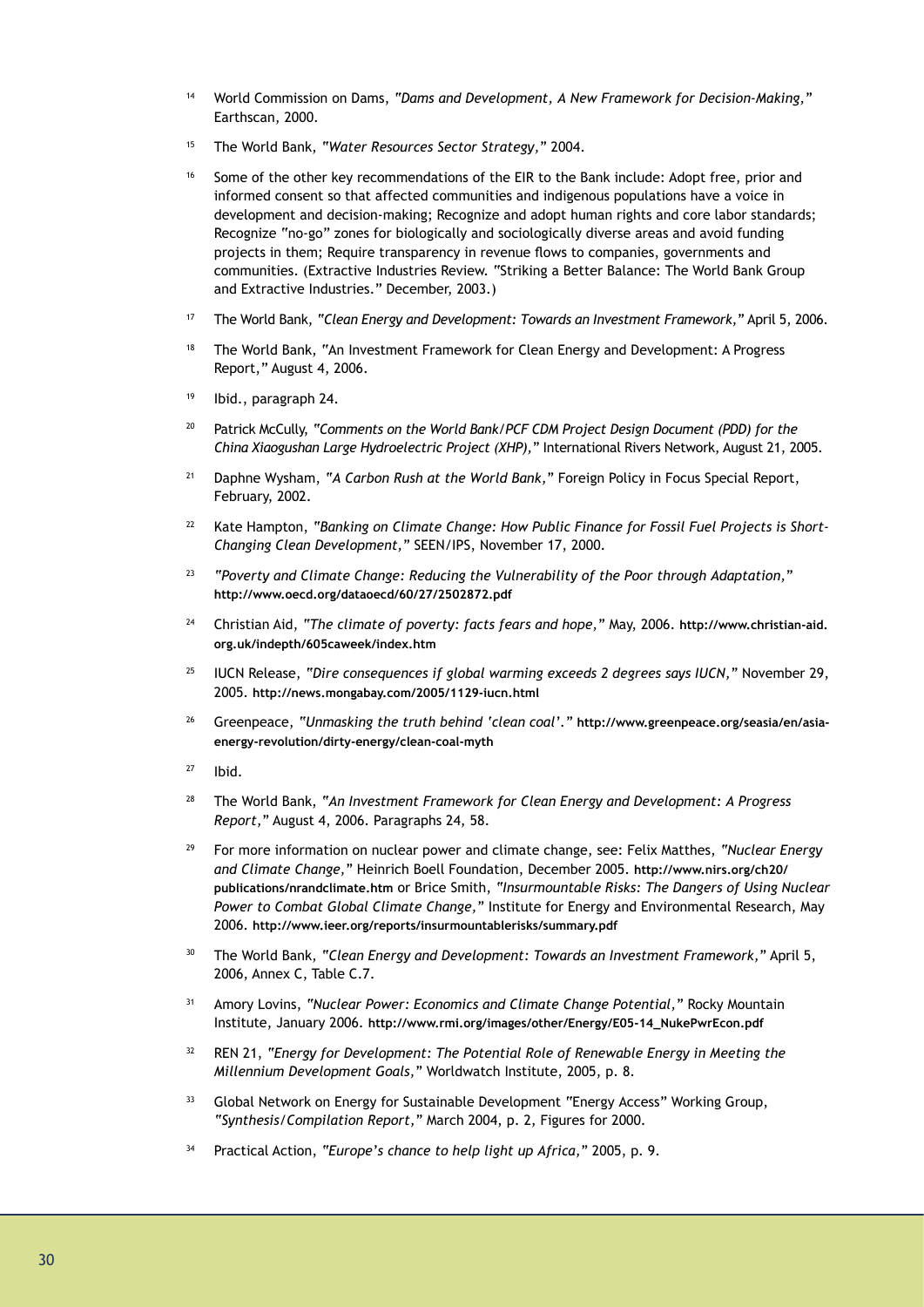- 35 REN 21, *"Energy for Development: The Potential Role of Renewable Energy in Meeting the Millennium Development Goals,"* Worldwatch Institute, 2005, p. 5.
- <sup>36</sup> The World Bank, "An Investment Framework for Clean Energy and Development: A Progress Report," August 4, 2006, paragraph 24.
- <sup>37</sup> While the Bank's framework mentions off-grid approaches in several places, it provides no elaboration or prioritization.
- 38 José Goldemberg, *"The Case for Renewable Energies, Thematic Background paper, Secretariat of the International Conference for Renewable Energies,"* Bonn 2004, p. 5.
- 39 REN 21, *"Renewables 2005: Global Status Report,"* Worldwatch Institute, 2005, pp. 4, 12.
- 40 William Fulkerson et al. *"Sustainable, efficient electricity service for one billion people,"* Energy for Sustainable Development, June 2005, pp. 26-34, p. 31.
- 41 Ibid.
- 42 REN 21, *"Renewables 2005: Global Status Report,"* Worldwatch Institute, 2005, p. 16.
- 43 Percentages given for the IBRD. Percentages vary for IDA, the IFC, and MIGA.



Public protest action in Washington in 2004 depicting World Bank aid as a "Trojan Horse".